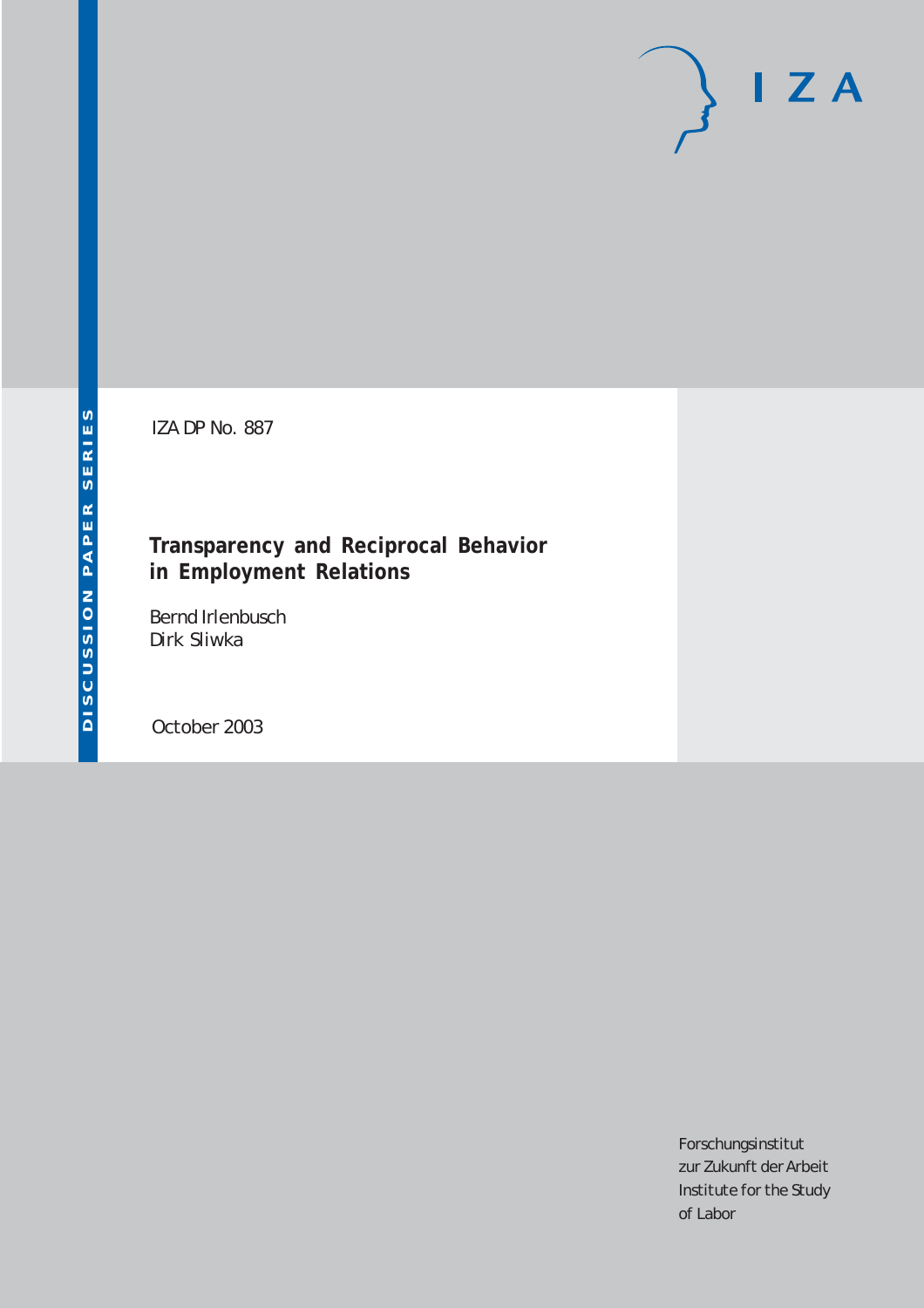# **Transparency and Reciprocal Behavior in Employment Relations**

## **Bernd Irlenbusch**

*University of Erfurt* 

## **Dirk Sliwka**

*University of Bonn and IZA Bonn* 

Discussion Paper No. 887 October 2003

IZA

P.O. Box 7240 D-53072 Bonn Germany

Tel.: +49-228-3894-0 Fax: +49-228-3894-210 Email: [iza@iza.org](mailto:iza@iza.org)

This Discussion Paper is issued within the framework of IZA's research area *General Labor Economics.* Any opinions expressed here are those of the author(s) and not those of the institute. Research disseminated by IZA may include views on policy, but the institute itself takes no institutional policy positions.

The Institute for the Study of Labor (IZA) in Bonn is a local and virtual international research center and a place of communication between science, politics and business. IZA is an independent, nonprofit limited liability company (Gesellschaft mit beschränkter Haftung) supported by Deutsche Post World Net. The center is associated with the University of Bonn and offers a stimulating research environment through its research networks, research support, and visitors and doctoral programs. IZA engages in (i) original and internationally competitive research in all fields of labor economics, (ii) development of policy concepts, and (iii) dissemination of research results and concepts to the interested public. The current research program deals with (1) mobility and flexibility of labor, (2) internationalization of labor markets, (3) welfare state and labor market, (4) labor markets in transition countries, (5) the future of labor, (6) evaluation of labor market policies and projects and (7) general labor economics.

IZA Discussion Papers often represent preliminary work and are circulated to encourage discussion. Citation of such a paper should account for its provisional character. A revised version may be available on the IZA website ([www.iza.org](http://www.iza.org/)) or directly from the author.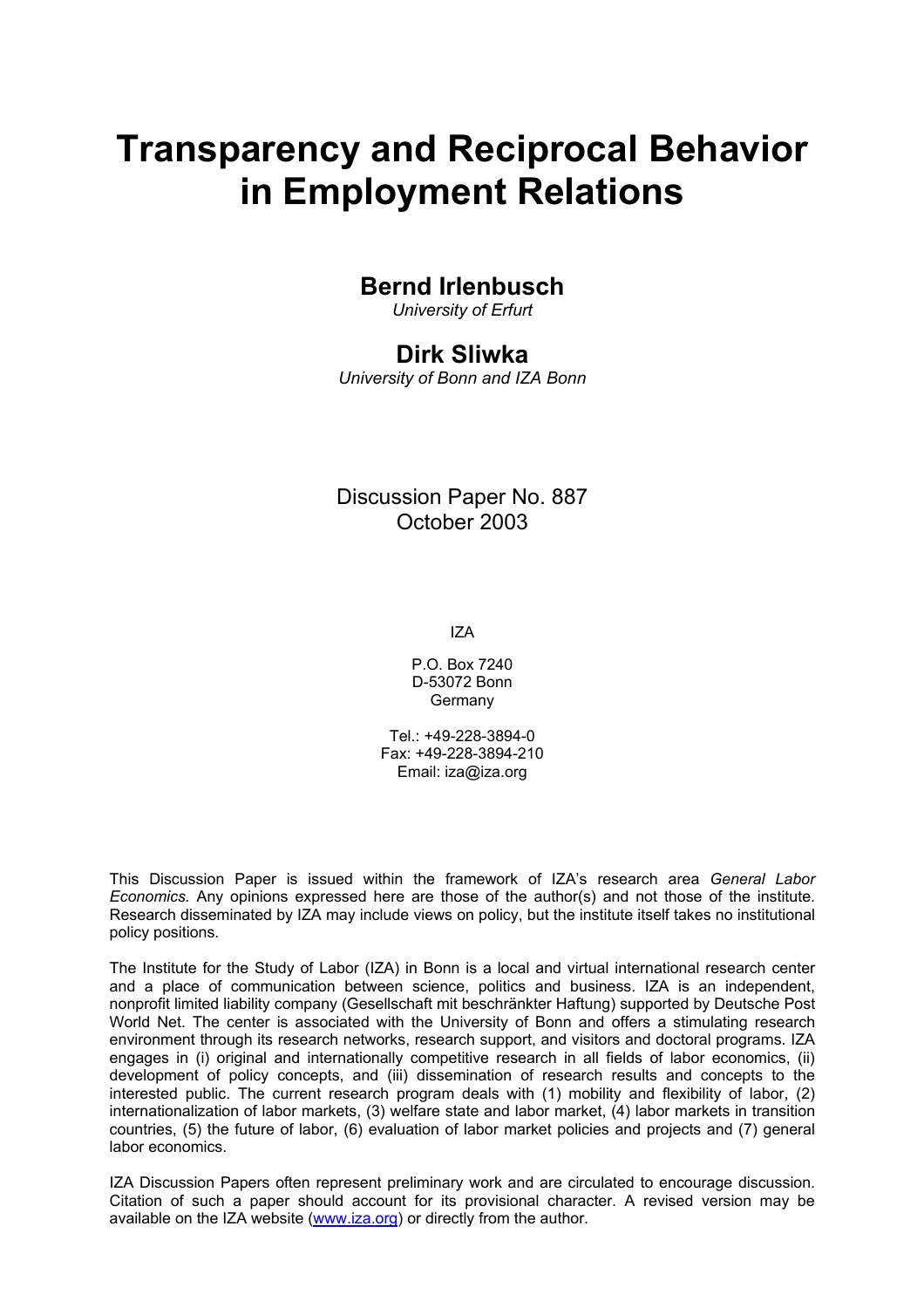IZA Discussion Paper No. 887 October 2003

## **ABSTRACT**

## **Transparency and Reciprocal Behavior in Employment Relations**[∗](#page-2-0)

The impact of transparency on the extent of reciprocal behavior is investigated in a simple repeated gift exchange experiment, where principals set wages and agents respond by choosing effort levels. In addition to the efforts the principals' payoffs are determined by a random component. It is shown that direct reciprocal behavior is much stronger in a more transparent situation where efforts are revealed to the principals. However, there is no significant impact of transparency on average effort as non-transparency leads to a stronger diversity in behavioral patterns such that at the same time the frequency of very low and very large effort levels increases.

JEL Classification: C72, C91, J33

Keywords: transparency, reciprocity, reputation, gift exchange, inequity aversion

Corresponding author:

 $\overline{a}$ 

Dirk Sliwka Betriebswirtschaftliche Abteilung II University of Bonn Adenauerallee 24-42 53113 Bonn Germany Tel.: +49 228 739 214 Fax: +49 228 739 210 Email: [dirk.sliwka@uni-bonn.de](mailto:dirk.sliwka@uni-bonn.de)

<span id="page-2-0"></span><sup>∗</sup> We thank two anonymous referees and Simon Gächter for valuable comments. Financial support by the *Deutsche Forschungsgemeinschaft* through grant KR2077/2-1 and the *European Union* through the EU-TMR Research Network ENDEAR (FMRX-CT98-0238) is gratefully acknowledged.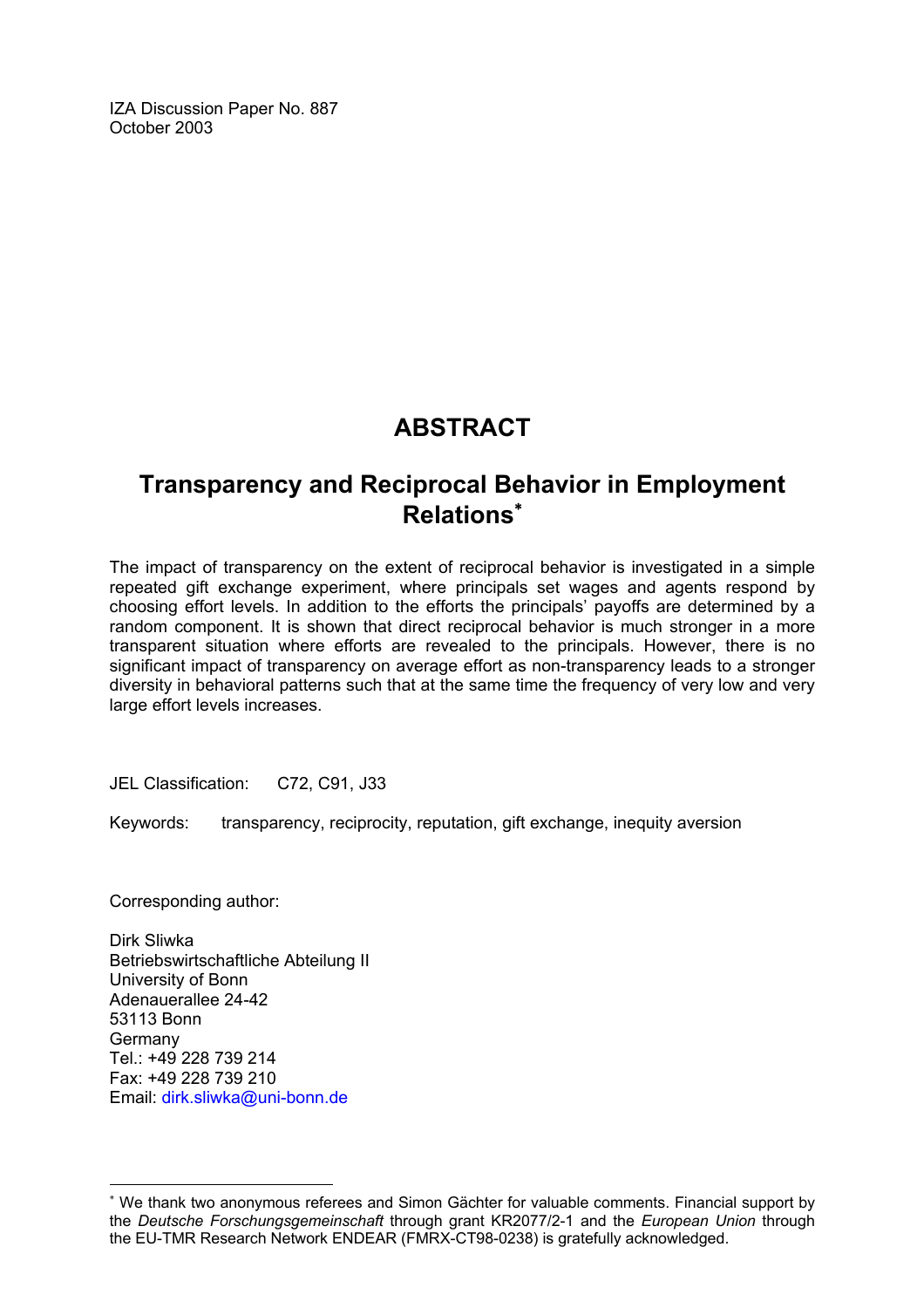## 1 Introduction

A large and steadily growing literature has pointed out that many agents are, to some extent, guided by the social norm of reciprocity and fairness concerns. In particular, this has been examined in simple experimental gift exchange games where a principal offers a wage to an agent, who then can respond by choosing a costly action ("effort") raising the principal's utility. Typically the gift exchange situation is modeled such that the principal perfectly observes the effort the agent is willing to exert in response. Unfortunately, for most employment relationships this assumption is unwarranted because in general the principal can at best only observe the output which, however, is determined not solely by effort but also by unobservable random events. In such a situation it is far from clear whether the agent still reciprocates on generous wages since he may "hide" his low effort choice behind the unobservable random events and take the latter as an excuse. This conjecture is supported by observations known from the ultimatum game literature which indicate that under asymmetric information players take advantage of other's uncertainty (Mitzkewitz and Nagel 1993; Güth, Huck, and Ockenfels 1996; Kagel, Kim, and Moser 1996; Huck 1999). If the principal anticipates such behavior of the agent, severe doubts arise whether offering high wages and trusting in reciprocity really pays off. In this paper we try to shed light on this up to now unanswered but nevertheless quite important question. We report the results of a gift exchange experiment, which to our knowledge is the first one that dropps the assumption of perfect transparency of the agents effort choice.

Agency relations, in which principal and agent have different individual objectives, are pervasive and quite frequently the principal cannot easily determine whether the agent takes appropriate actions in pursuit of the principal's goals or follows self-interested misbehavior. Thus, the hidden action assumption is a key feature of most principal agent models, see e.g. Grossman and Hart (1983), Hart and Holmström (1987), or Sappington (1991). However, the influence of social norms or social preferences is widely unexplored in agency relations with hidden action possibilities. Note that the question in how far actors succeed in relying on reciprocal behavior in the presence of hidden action at its very heart is an empirical question. Since actions which are not in the interest of the principal are generally secretly performed by the agent, field data on hidden action behavior is quite difficult to obtain. Therefore, in this study we opt for an investigation based on a controlled experiment. An experiment has the advantage that one can compare different clear cut institutional designs, i.e. one is able to sharply separate different institutional design features and analyse their influence on actual behavior. A further advantage is that experimental data is not perturbed by various interferences which is likely to be the case with field data from real world situations.

The importance of fairness considerations and reciprocal behavior in mutual ex-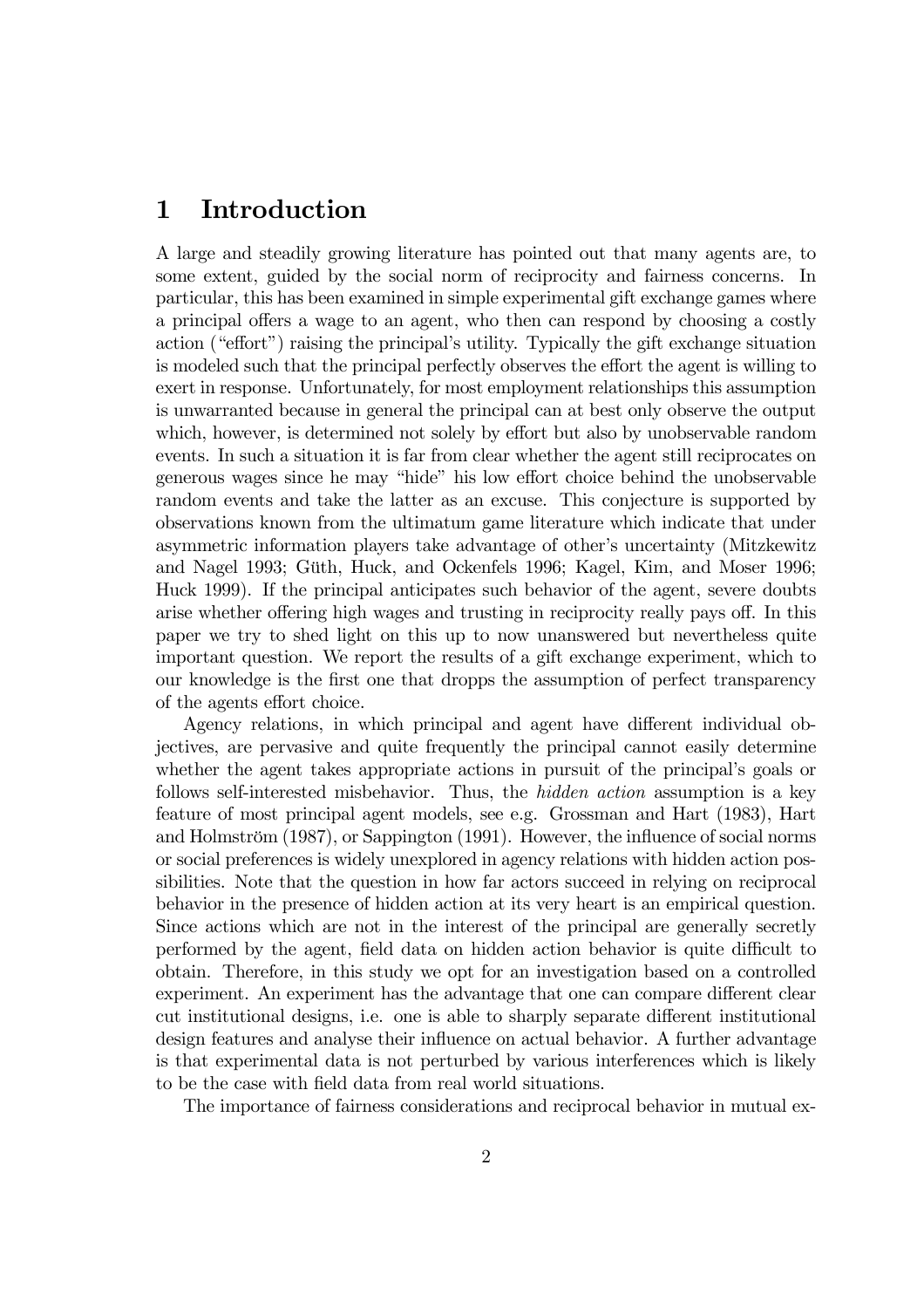change relationships has been shown in numerous studies, e.g. Fehr, Kirchsteiger, and Riedl (1993), Berg, Dickhaut, and McCabe (1995), Fehr, Gächter and Kirchsteiger (1997), Abbink, Irlenbusch, and Renner (2000), Dufwenberg and Gneezy (2000), Fehr and Gächter (2000), Heijden, Nelissen, Poters and Verbon (2001), or Clark and Sefton  $(2001)^{1}$ . In simple experimental gift exchange games a principal offers a wage to an agent, who then responds by exerting costly effort. The latter raises the principal's payoff. Whereas standard game theory predicts that the agent shows no effort at all and the principal is in turn not willing to pay positive wages, many experiments have shown that subjects behave differently. In general it is observed that a significant fraction of participants pay positive wages and exert positive effort levels. Several factors which influence the inclination for reciprocal behavior have been identified in various experimental settings, for example "hot versus cold" decisions (Brandts and Charness 1998), or intentions (Charness 2000; Falk, Fehr, Fischbacher 2000; Charness (forthcoming)). Moreover, when a gift exchange game is played repeatedly, in addition to "pure" reciprocity it is observed that agents imitate such behavior in early periods intending to build up a reputation and therefore to achieve higher wage payments in the future (Gächter and Falk 2002).

The aim of the current paper is to analyze the impact of transparency on the evolution of reciprocal behavior. We compare two treatments. Both treatments consist of several periods in each of which a principal sets a wage, that is directly transferred to an agent. The agent may respond by choosing a costly effort level. The principal's payoff is the sum of the agents effort and a random component. In the first "revealed effort" treatment the principal perfectly learns both components of her payoff — the effort as well as the value of the random component. In the second "hidden effort" treatment the principal is only informed about her payoff. Furthermore, in contrast to all other gift exchange experiments we are aware of, in our treatments agents are allowed to exert inefficiently high effort levels, i.e. the cost function is chosen such that it is not efficient to choose the highest possible effort level.

## 2 Experimental Design and Procedure

The experiment was conducted in the Laboratorium für experimentelle Wirtschaftsforschung  $(eLab)$  at the University of Erfurt. In total 48 students participated – most of them were enrolled in the Faculty of Law, Economics, and the Social Sciences. Two treatments were implemented according to the two settings proposed in the previous section. For each of the two treatments  $-$  the *hidden effort* treatment

<sup>&</sup>lt;sup>1</sup>Note that not all of these experimental studies frame their settings as a gift exchange game which points to the fact that the norm of reciprocity affects behavior in a wide range of different contexts.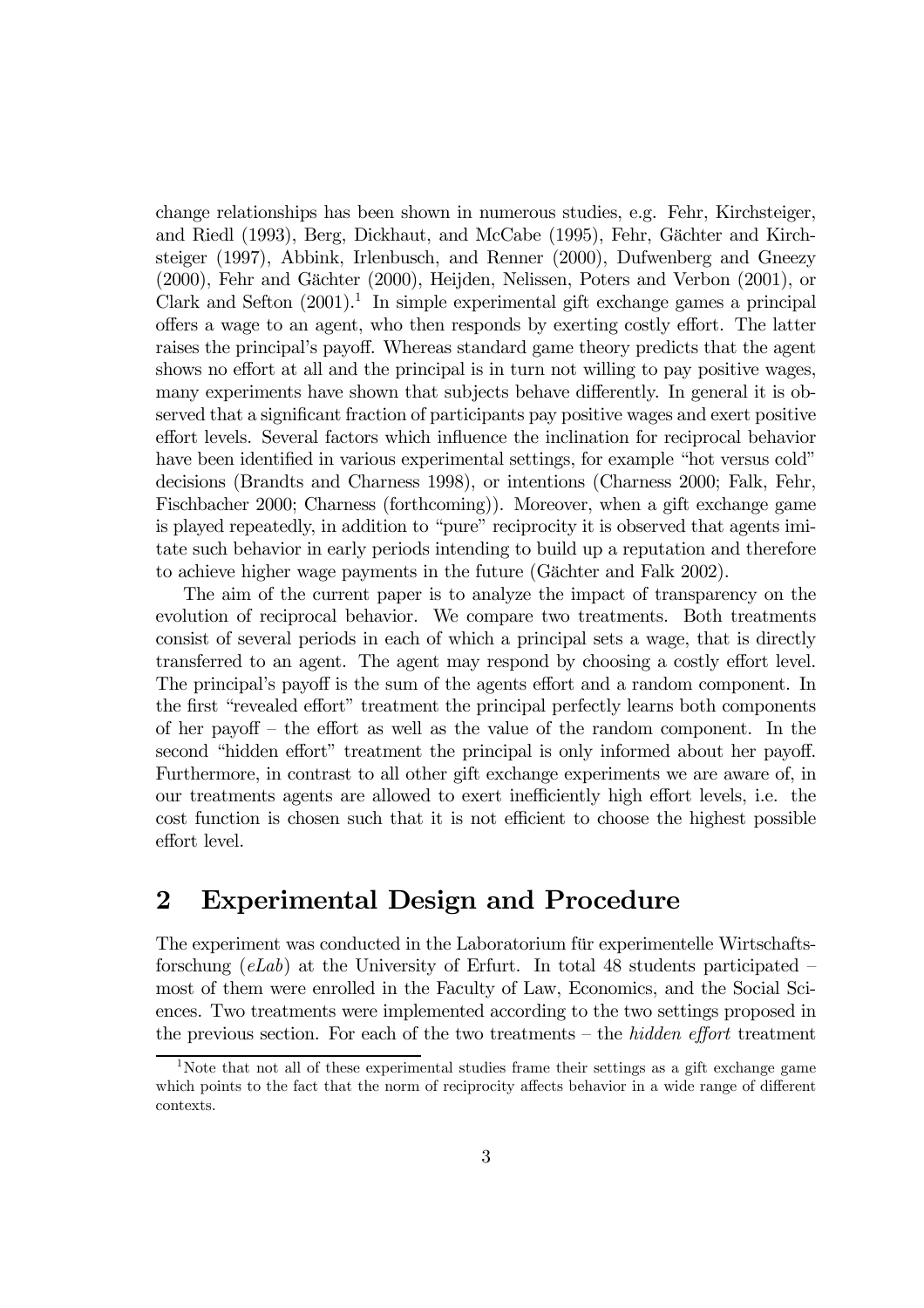and the *revealed effort* treatment – we conducted one session with 24 participants each. A session consisted of 20 identical periods and lasted for about 1 hour. During the session payoffs were given in our fictitious experimental currency "Taler". After a session payoffs were converted to DM and paid in cash with an exchange rate of 1.5 DM ( $\approx$ .77 Euro) for 100 Taler.

At the outset of a session the instructions were handed out and read by the experimenters. In addition the participants were advised how to use the experimental software.2 In order to reduce the influence of uncontrollable connotations the strategic situation of the experiment was presented in completely neutral terms. Terms like "principal" or "agent" were avoided, instead the roles were referred to as players of type A (principals) and type B (agents). We spoke of "transfers" instead of "wages" and instead of "effort" a "number" could be selected. After the instructions were read all 24 participants took seat in a cubicle randomly assigned. The computer software matched participants into pairs randomly and anonymously. Half of the participants were assigned the role of a principal and the other half the role of an agent. Pairs and roles were fixed during the whole experiment. Thus, we collected twelve independent observations per session. Communication — other than over the experimental software — was not allowed.

In the beginning of each period each principal chooses a wage level chosen from the integer set  $\{0, ..., 45\}$  which was directly transferred from her account to that of the agent assigned to her. After this the respective agent had to choose an effort level from the integer set  $\{0, ..., 25\}$ . Then the output was determined by adding a randomly drawn number to the effort level. Each of the numbers in  $\{0, ..., 20\}$ could be drawn with the same probability. Thus, the total payoff for the principal was defined as output minus wage. The total agent's payoff was the wage minus the cost for the chosen effort level. The cost function for agents' efforts is given in the appendix. We handed out the cost table as well as the graphical illustration of the cost function to all participants. As can be derived from the cost table the efficient outcome is achieved at an effort level of 12. While at all effort levels less than 12 the marginal cost of one additional effort unit is less than one, it is higher than one at effort levels above 12. In both treatments the agent learned the principal's payoff. In the hidden effort treatment the principal was only informed about her payoff without knowing the detailed composition. Note, however, that the principal can form some inference about the effort level, especially when the realized principal's payoff is close to the edges of the possible range of  $\{0, ..., 45\}$ . For example, if the principal's payoff exceeds 20 by an amount of  $x > 0$  the principal knows for sure that the agent has exerted an effort level which is at least as high as  $x$ . In the revealed

<sup>&</sup>lt;sup>2</sup>A translation of the instruction sheet is given in the appendix – the original German text is available from the authors on request. The experimental software was developed by making use of the toolbox zTree (Fischbacher 1998).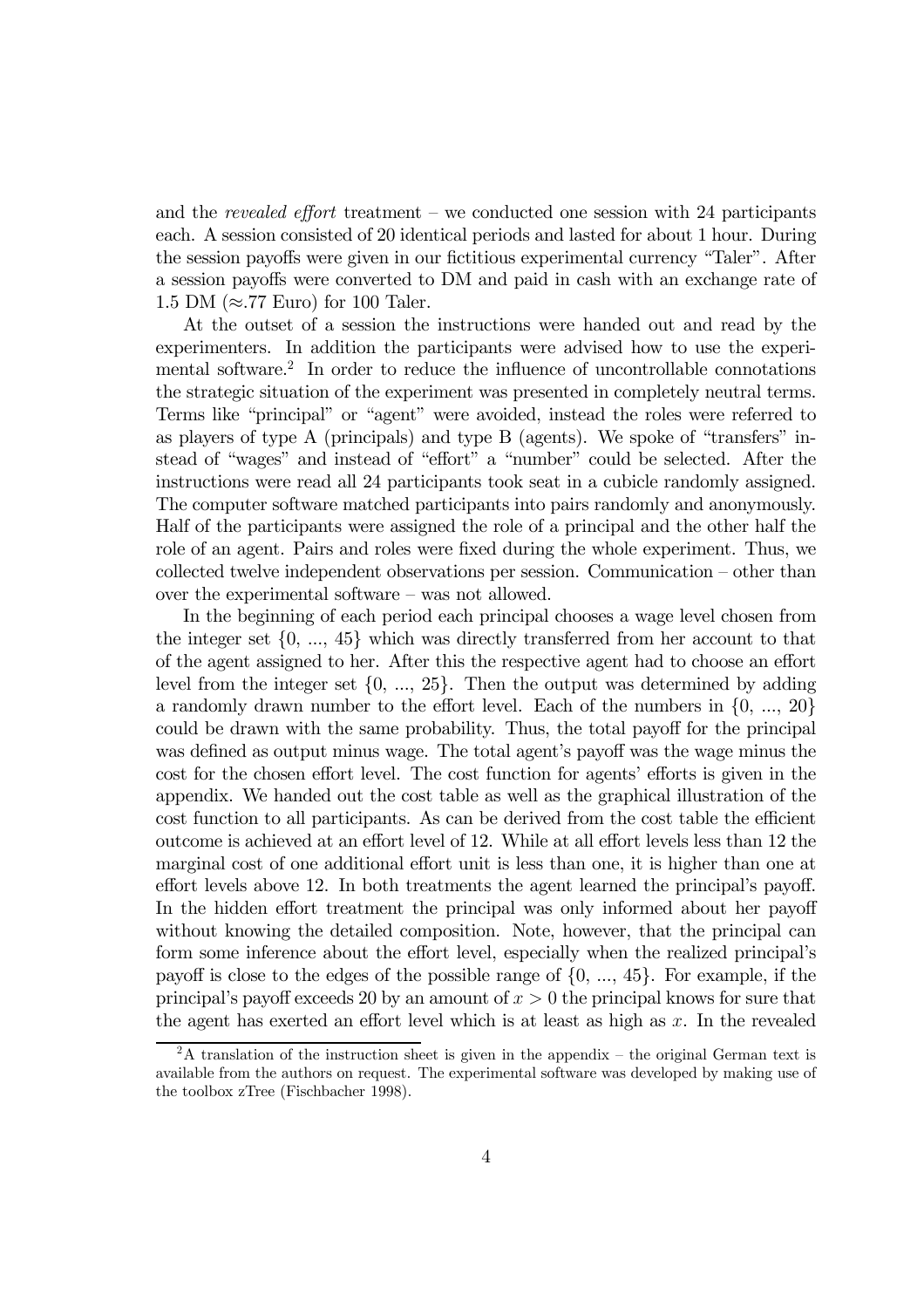effort treatment in addition the principal got to know the exact values of the exerted effort level and the random component.3 This procedure was repeated 20 times with unchanged principal-agent pairs. Table 1 summarizes our experimental setting.

|                                       |    | Hidden Effort Revealed Effort |
|---------------------------------------|----|-------------------------------|
| $#$ independent observations          | 19 | 19                            |
|                                       |    |                               |
| Initial capital balance of principals |    | 50                            |
| Initial capital balance of agents     |    | 50                            |
| $#$ rounds per session                |    | 20                            |
| Integer set of effort levels          |    | $\{0, , 25\}$                 |
| Integer set of random component       |    | $\{0, , 20\}$                 |
| Integer set of wages                  |    | $\{0, , 45\}$                 |

Table 1 : Experimental Design

## 3 Hypotheses

Under the standard assumptions of rationality and self-interest the theoretical predictions are very simple in both treatments. As the game is finitely repeated the agent will never exert positive effort levels and the principal will not pay positive wages in any subgame perfect equilibrium of the game.

However, as mentioned above this hypothesis has been rejected in numerous experimental studies. Hence, a second benchmark is set by the literature on reciprocal behavior. The social norm of reciprocity prescribes that agents reward kind acts by other agents (or punish unkind acts) even if it is costly for themselves. When formulating our hypotheses we should take the observation into account that the norm of reciprocity is a decisive guideline for behavior. Thus, in order to give our hypotheses a deeper theoretical backing, we analyse a simple repeated gift exchange game which we have added in the appendix.<sup>4</sup> In this model we adopt the Fehr and Schmidt (1999) type approach to explain reciprocal behavior by assuming that some agents dislike inequity.<sup>5</sup> Although this apporach does not model preferences

<sup>3</sup>Note that the situation of the principal does not differ to the extreme between treaments. While he exactly knows the effort choice in the revealed treatment he is not in complete darkness in the hidden treatment. If we were to find a difference in behavior between treatments this might even strengthen the results.

<sup>&</sup>lt;sup>4</sup>We thank an anonymous referee for pointing in that direction.

<sup>&</sup>lt;sup>5</sup>An alternative apporoach for modeling inequity aversion is proposed by Bolton and Ockenfels (2000).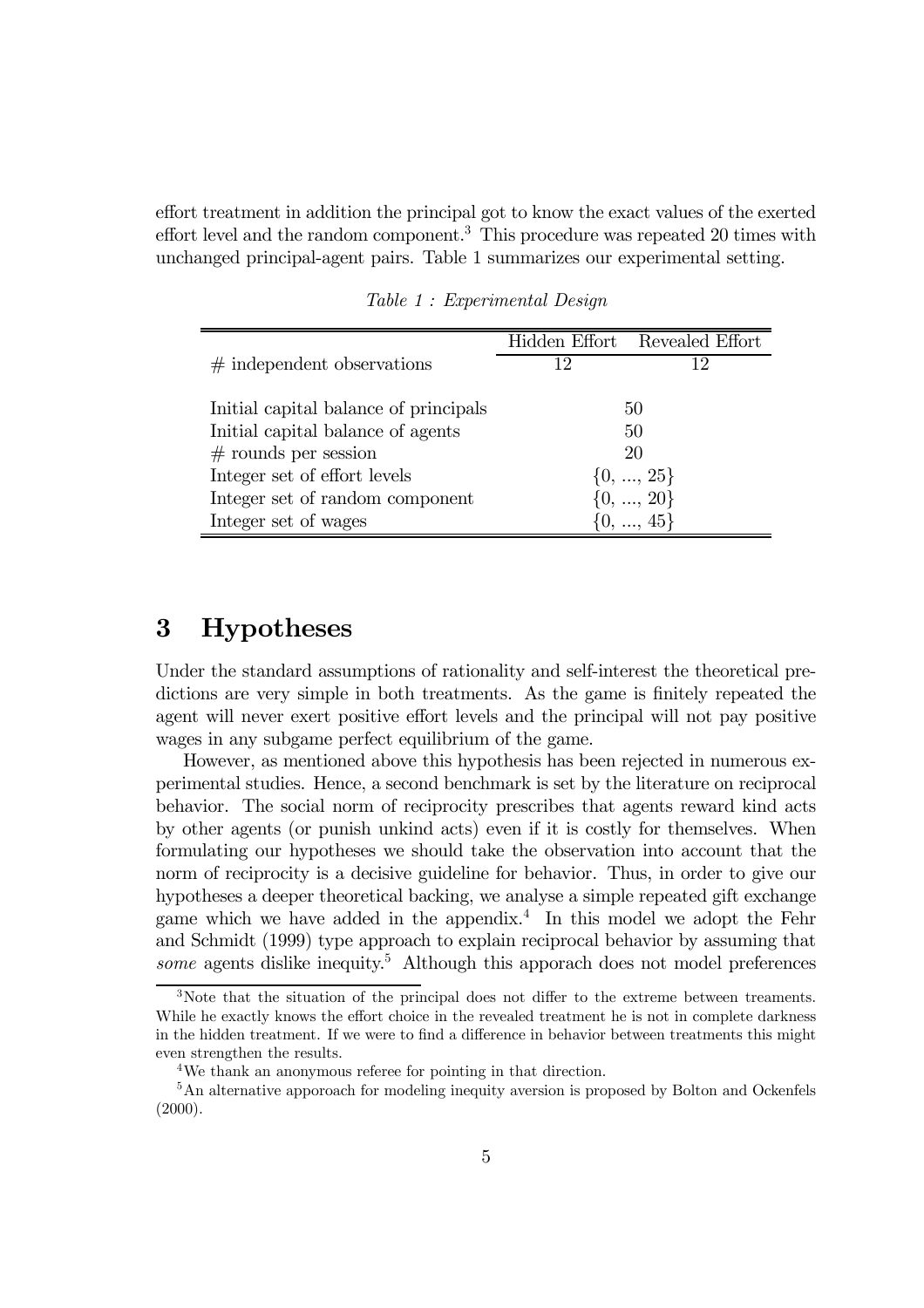for intentional reciprocal behavior directly, it has been quite successful in being able to explain behavior in experiments. Inequity averse agents behave reciprocally for the following reason: Suppose that an agent has received a high wage. If he does not respond with a high effort level, the income arising from the deal would be distributed unevenly (to his advantage) and his utility would be reduced as he dislikes inequity. He may choose a high effort level to prevent this utility loss. Therefore a principal offers higher wages to agents if she believes that those agents are inequity averse. This provides an incentive even for selfish agents to build a reputation of being inequity averse.

However, we do not want to claim that inequity aversion is the sole driving force behind observed reciprocal behavior. Some authors have modeled preferences for direct reciprocal behavior. In these models, an agent's utility also depends on the material payoff of others. But whether they enjoy or dislike higher payoffs of others, depends on their beliefs on the kindness of the others' actions. This has for instance been done in Rabin (1993), Falk and Fischbacher (1999), or Dufwenberg and Kirchsteiger (1999). Indeed, Charness (forthcoming) experimentally observed that recipocal behavior is weaker when wages are set by an external process rather than beeing chosen by an employer, which would not be the case if inequity aversion is the sole explanation for reciprocal behavior. A similar observation has been made by Falk, Fehr, Fischbacher  $(2000).<sup>6</sup>$ 

But in any case, we should expect that wages and efforts are positively correlated, i.e. the larger the wage the principal offers the higher is the effort level chosen by the agent. Furthermore, note that we should observe reciprocal behavior in both treatments. Although the strength of the reciprocal reaction may vary with the transparency of the situation, an agent behaving reciprocally and willing to reward a favour received from a principal should do this even if his response is not observed by this principal. Hence, we can formulate the following general hypothesis for both treatments:

#### Hypothesis 1: Reciprocal Behavior

There is a positive correlation between wages and effort levels in both treatments.

But given that there are some reciprocal players among the experimental subjects, the rational prediction changes. An agent who is believed to behave reciprocally will receive positive wage offers in the future. This in turn makes it attractive for a non-reciprocal agent to imitate a reciprocal one in early periods. Hence, agents should care to obtain a reputation for reciprocity. Gächter and Falk (2002) find ex-

 $6$ See also Charness and Rabin (2002) for an experimental comparison and a different modeling approach. Sethi and Somanathan (2003) survey the evolutionary game theoretic literature on the origins of reciprocal behavior.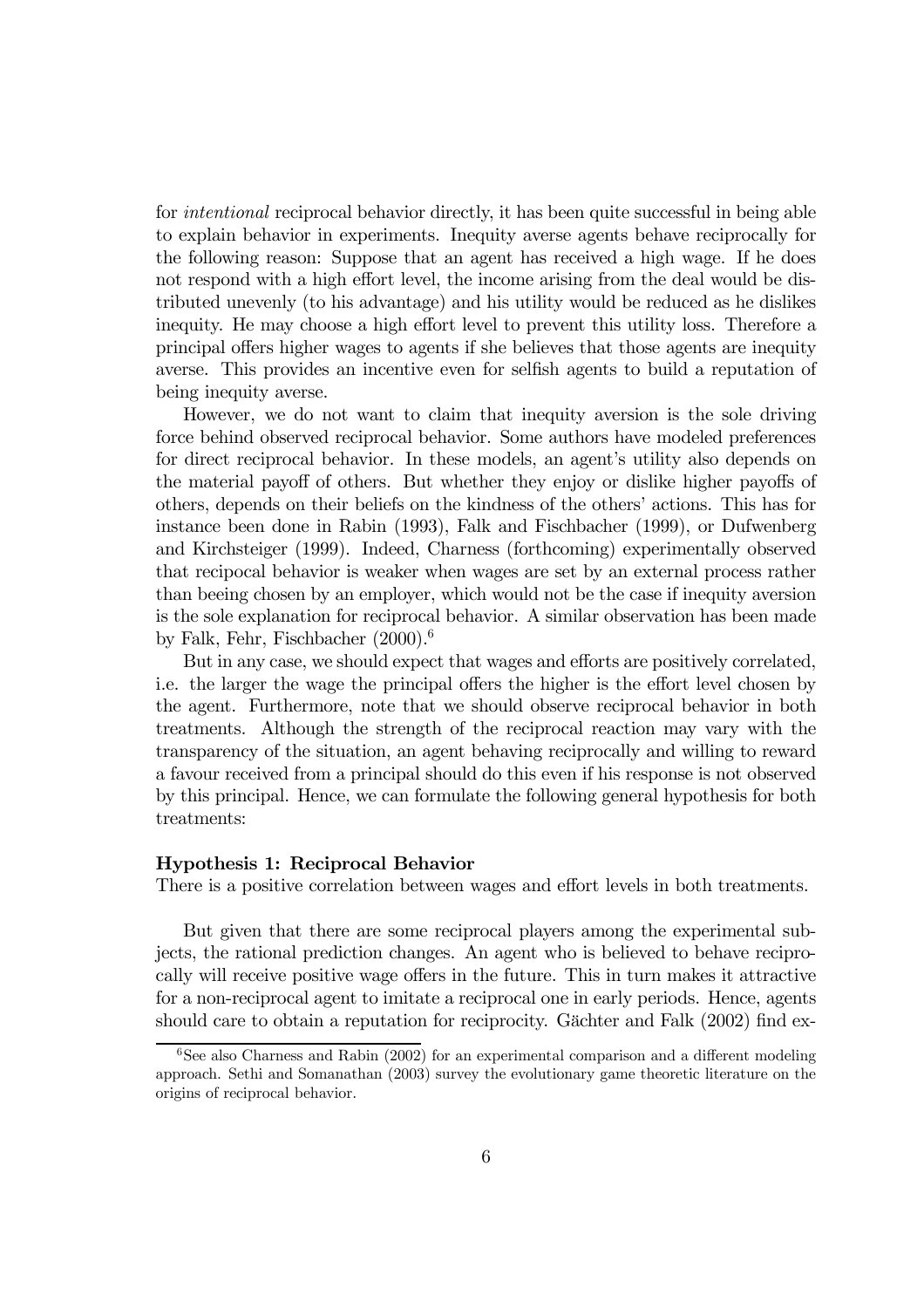perimental evidence for this in a repeated gift exchange experiment with revealed effort levels. But at this point the extent of transparency should be of importance: when efforts are revealed a principal can directly observe whether an agent has responded to his positive wage offer by a positive effort level. When efforts are hidden, this is no longer possible. When having observed a positive payoff the principal cannot tell whether it was due to a high effort or mere luck. As it is harder for the principal to figure out whether an agent behaves reciprocally, it should be less attractive for an agent to imitate reciprocal behavior. In our model analyzed in the appendix we show that intransparency indeed reduces the possibility of achieving an equilibrium in which selfish agents try to build a reputation for reciprocal behavior due to inequity aversion. Hence, we conclude that we should observe weaker reciprocal behavior in the "hidden effort" case:

#### Hypothesis 2: Transparency Strengthens Reciprocal Behavior

The correlation between wages and effort levels should be stronger in the revealed effort treatment.

Furthermore, this hypothesis is supported by various observations from ultimatum games without repeated interaction, see for example Mitzkewitz and Nagel (1993), Güth, Huck, and Ockenfels (1996), Kagel, Kim, and Moser (1996), and Huck (1999). Contrary to our setting in these games reputation building is not possible. Nevertheless, it is found that the presence of asymmetric information tends to increase self-serving behavior.

If it is true that agents feel not obliged to follow the norm of reciprocity when effort is not directly observable, the overall gift exchange relationship is expected to work better in the more transparent environment. In fact in our model we obtain pooling equilibria in the transparent situation, in which the selfish agents imitate the inequity averse agents in the beginning, as this leads to higher wage offers later on. However, in the intransparent situation there are less incentives for the selfish agent to imitate reciprocal behavior. Thus, we expect that effort levels are higher in a transparent situation as agents cannot "hide" behind the random component.

#### Hypothesis 3: Influence of Transparency

Transparency should lead to higher effort levels.

Furthermore, as a principal can more easily condition wage payments on positive effort levels we expect that principals' profits are higher in the revealed effort setting. The impact of transparency on the agents' profits is less clear. On the one hand if the ability is unknown an agent exerting no effort at all is less easily detected and hence, may still receive positive wage offers by the principal. On the other hand, due to the same reason a principal may trust less in the reciprocal behavior of the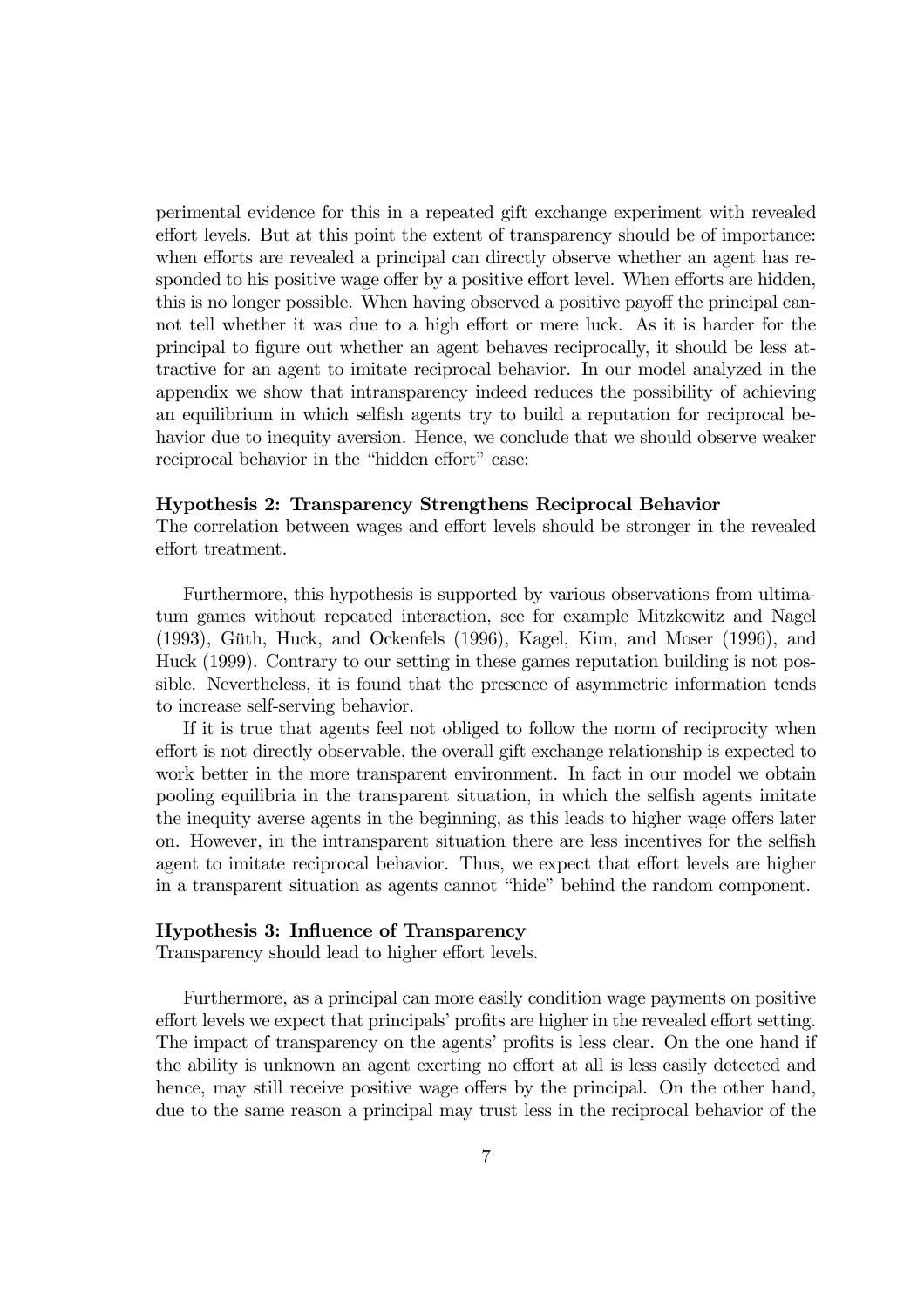agent, and therefore offer lower wages leading to lower profits for the agent.

## 4 Results

For an overview Table 2 shows the average efforts, wages and profits in both treatments.

|                   | Hidden Effort | Revealed Effort |
|-------------------|---------------|-----------------|
| Effort            | $8.3\,$       | 8.8             |
| Wage              | 12.8          | 11.0            |
| Profit Principals | $5.5\,$       | 7.8             |
| Profit Agents     | 7.5           | 6.3             |

Table 2: Average Efforts, Wages and Profits

First, we want to measure the importance of the reciprocity norm— at this stage ignoring whether it may be "true" or pretended reciprocity. Therefore, we computed for each agent in each treatment a Pearson Correlation coefficient between his current wage and the effort exerted which are given in Table 3.

| Table 3: Individual Pearson Correlation Coefficients between Effort and Wage |  |  |                                                                   |  |  |  |  |
|------------------------------------------------------------------------------|--|--|-------------------------------------------------------------------|--|--|--|--|
|                                                                              |  |  |                                                                   |  |  |  |  |
| Hid.                                                                         |  |  | .431 .587 .587 .587 .131 .554 .024 .282 .137 .749 .131 .037 .554. |  |  |  |  |

Note that except for a single agent in the hidden ability treatment all correlation coefficients are positive indicating reciprocal behavior. Hence, for both treatments we can reject the null-hypothesis that positive and negative correlation coefficients are equally likely (1%, Binomial Test, two-tailed). The average value of the individual correlation coefficient is 0.44. We conclude:

#### Observation 1:

In both treatments reciprocal behavior by the agents is observed.

In the next step, we compare the extent of reciprocal behavior separately in both treatments. First, note that the average individual correlation is .285 in the hidden effort treatment and .595 in the revealed effort treatment. Hence, correlation is more than twice as strong when efforts are revealed. This difference is highly significant (1% Mann-Whitney U-Test, two-tailed) yielding the following: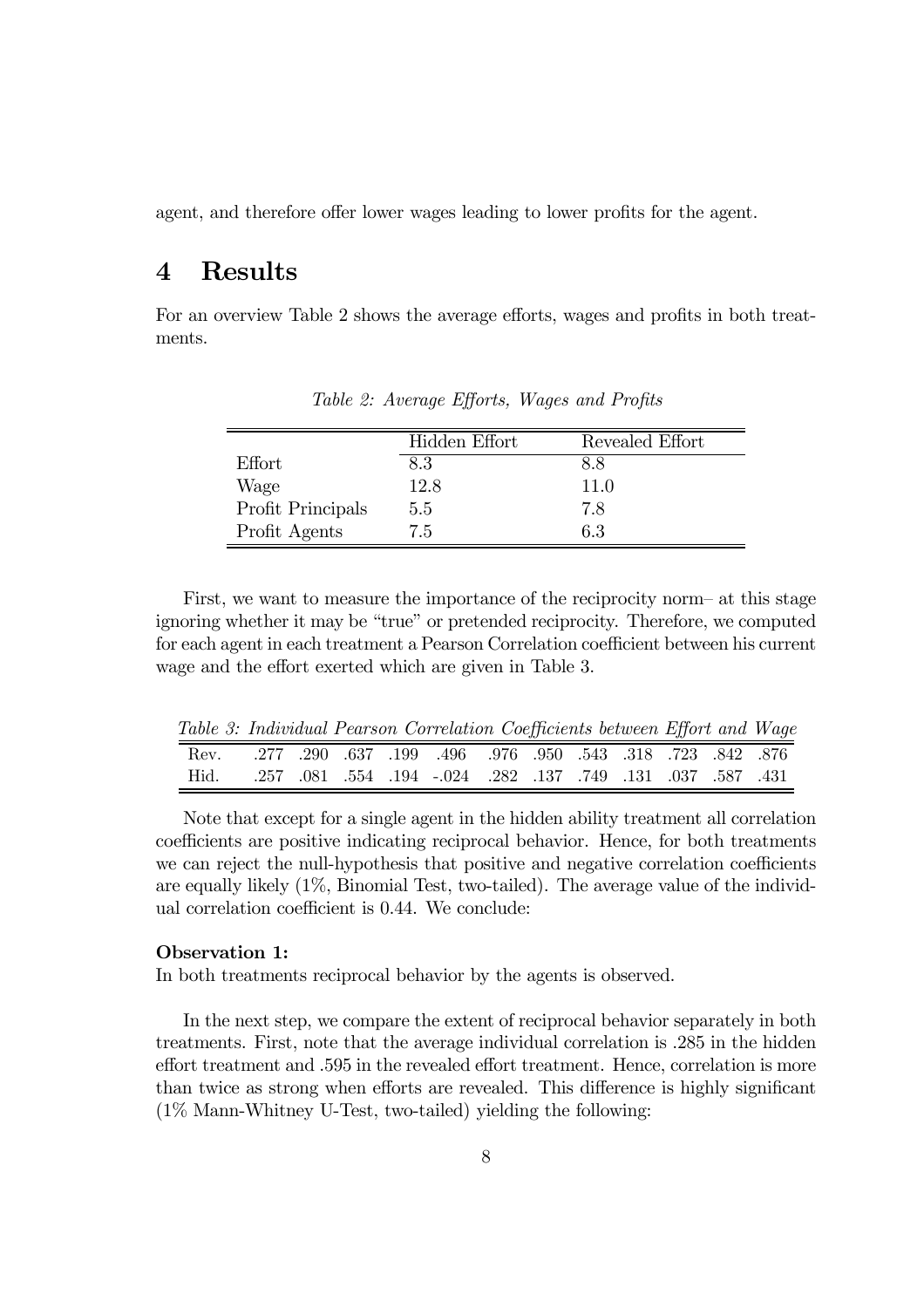#### Observation 2:

Reciprocal behavior is significantly stronger in the revealed effort treatment.

It is important to note that time trends may play a significant role in determining the correlation between effort and wage.<sup>7</sup> Think for instance of a fictitious situation where principal and agent choose wage and effort only depending on the number of remaining periods. Then we would also observe a correlation between effort and wage, even when the wage has no direct impact on the agent's effort choice. To control for this, we computed partial correlation coefficients (see for instance Theil (1971, pp. 171-175)) for each principal agent pair to get a descriptive measure for the strength of time-invariant reciprocal behavior.

Note, however, that even if we observed only weak partial correlation between wage and effort conditional on the period, this would *not* necessarily imply that reciprocity is of no importance. Consider for instance a principal whose wage offers have a very strong negative correlation with the period in which the wage is offered. A reciprocal agent will then respond with declining effort levels even if his reaction function is time invariant. One can well construct examples where partial correlation gets quite small although a reciprocal reaction is the reason for the declining effort levels.

However, a positive partial correlation between effort and wages conditional on time shows that effort varies with wages even when we control for time trends. The partial correlation coefficents for each principal-agent pair in both treatments are given in table 4.

|  |  | Table 4: Partial Correlations between Effort and Wage conditional on Period     |  |  |  |  |
|--|--|---------------------------------------------------------------------------------|--|--|--|--|
|  |  | 771. 527. 527. 657. 657. 528. 930. 944. 930. 579. 579. 571. 579. 579. 657. 657. |  |  |  |  |
|  |  | 386. 014. 017. 129. 129. 129. 129. 1366. 015. 0.05. 116. 116. 116. 1390.        |  |  |  |  |

In the revealed effort treatment all coefficients except one are positive. Hence, we can reject the null hypothesis that no time invariant reciprocal behavior can be observed in this treatment (1%, Binomial Test, two-tailed). However, we cannot reject this hypothesis for the hidden effort treatment as we observe 5 (weakly) negative values. Furthermore, the partial correlation coefficients are weakly significantly larger in the revealed than in the hidden effort treatment (Mann-Whitney U-Test, one-tailed,  $p=5.5\%$ ). These observations give some further backing to our previous observation that reciprocal behavior is stronger when efforts are revealed.

We mentioned two reasons why this could be the case. First, it should be easier to build a reputation for reciprocal behavior in the transparent situation. Hence,

<sup>7</sup>We thank an anonymous referee for pointing at this issue.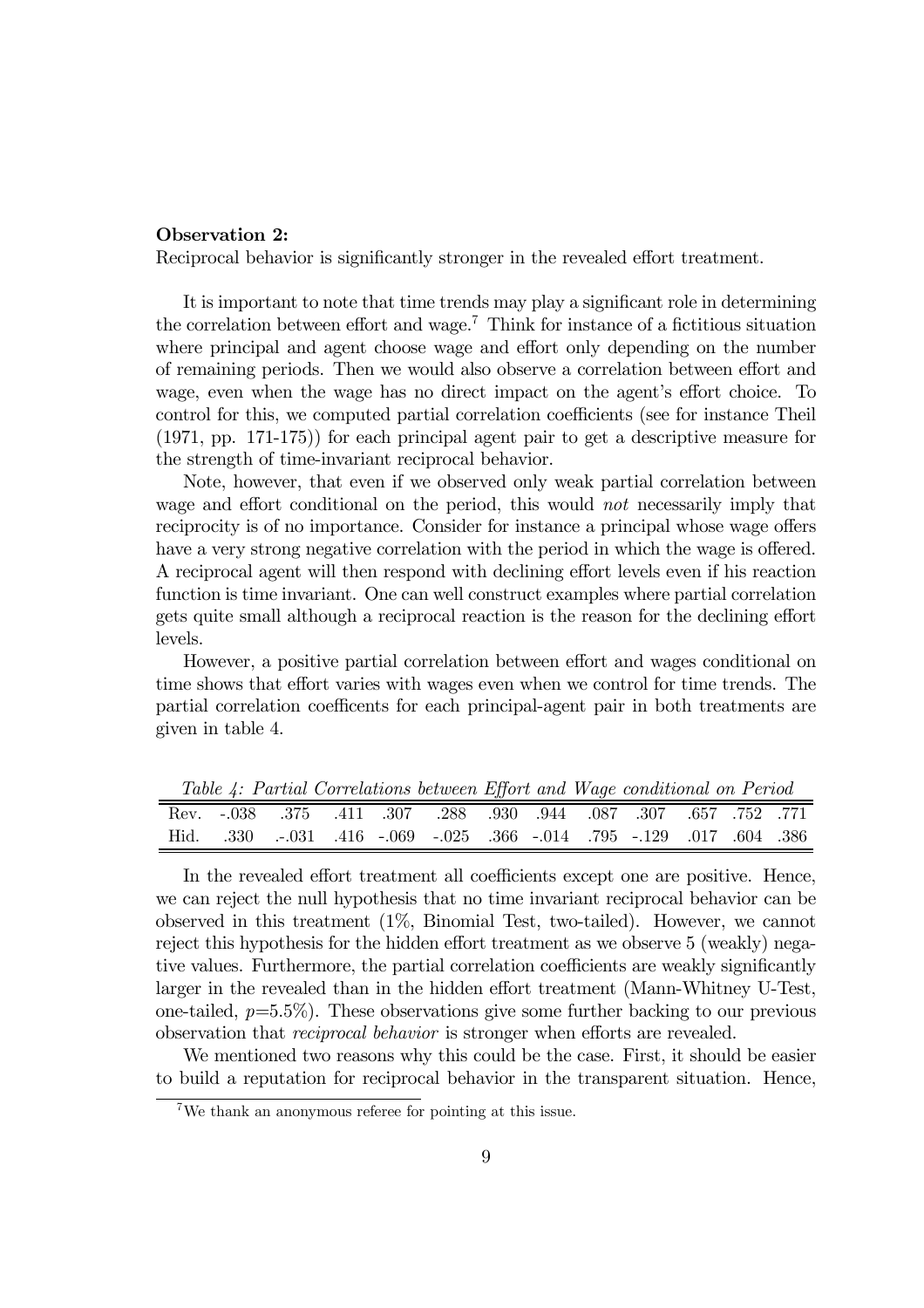agents act reciprocally as this leads to higher wage offers in future periods. But in addition, kind reactions by the agent are more directly perceived by the principal and this in itself may strengthen reciprocal behavior within a certain period. It is of course interesting to examine the importance of both explanations for our results. To do this, we investigated the heterogeneity of the participants by distinguishing "truely reciprocating agents" and "imitators of reciprocal behavior". We identified the truely reciprocating agents as those agents that received a positive wage in the last period and responded with a positive effort level. Hence, if there is an effect of transparency on "truely reciprocal behavior" we should observe a higher fraction of truely reciprocal agents in the revealed effort treatment. However, we found nearly the same fraction of truely reciprocal agents in both treatments: In the hidden effort treatment 36.36% of all agents that received a positive wage responded with a positive effort level and in the revealed effort treatment this fraction was 37.5%. Hence, the direct perception of reciprocal behavior does not seem to be a relevant explanation for the stronger reciprocal behavior in the revealed setting than in the hidden setting. In contrast, building a reputation for reciprocity seems to be a more important behavioral motive.

But we are also interested in absolute effort levels. Given the previous results we should expect that effort levels are also higher in the revealed effort treatment as it appears to be easier to establish a reciprocal relationship if agents cannot "hide" behind the random component. However, a closer investigation yields a more complex and interesting pattern. Figure 1 shows that in the revealed effort treatment average effort is higher in return for wages under 25, which is in line with our initial hypothesis. But for higher wages the average effort is lower in the revealed effort treatment!8 Furthermore, note that, as Figure 2 indicates, the frequency of such high wages is much higher in the hidden effort treatment than in the case where effort levels were revealed.

<sup>8</sup>This observation appears to be stable also over time. If one considers average effort per wage separately for rounds 1-10 and 11-20 one obtains similar figures as Figure 1. However, the figure for rounds 11-20 differs in the fact that wages above 29 are rarely observed.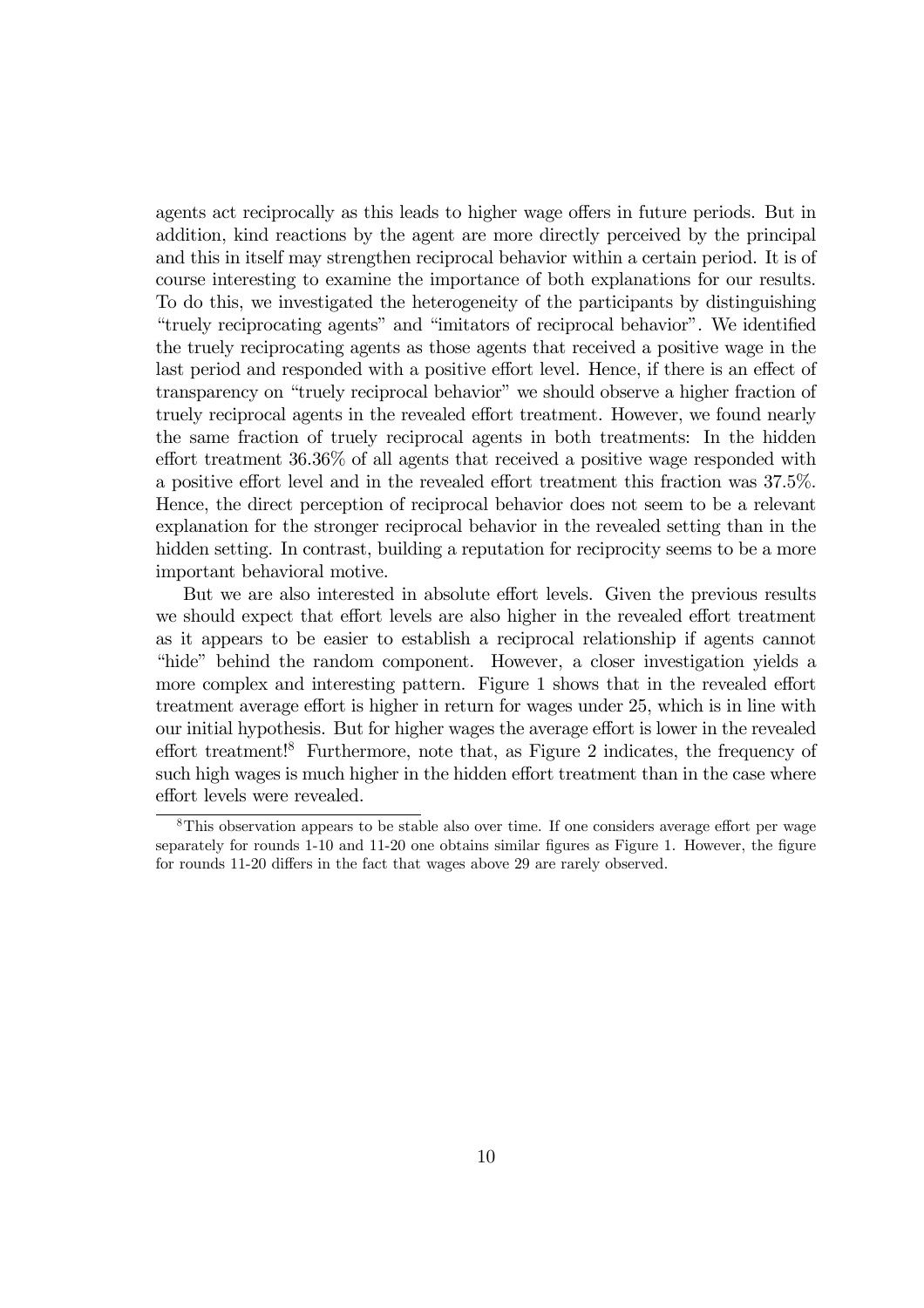

Figure 1: Average Effort per Wage in both Treatments



Figure 2: Frequency of Wage in both Treatments

Table 2 contains the average efforts, wages and profits in both treatments. It becomes evident that although average efforts are higher (8.8 instead of 8.3) when efforts are revealed the difference in overall average effort levels is surprisingly small. Indeed, contrary to the impression obtained for low wages in Figure 1— we cannot reject the null-hypothesis that average effort levels are the same in both treatments.

#### Observation 3:

Average efforts do not differ significantly between both treatments.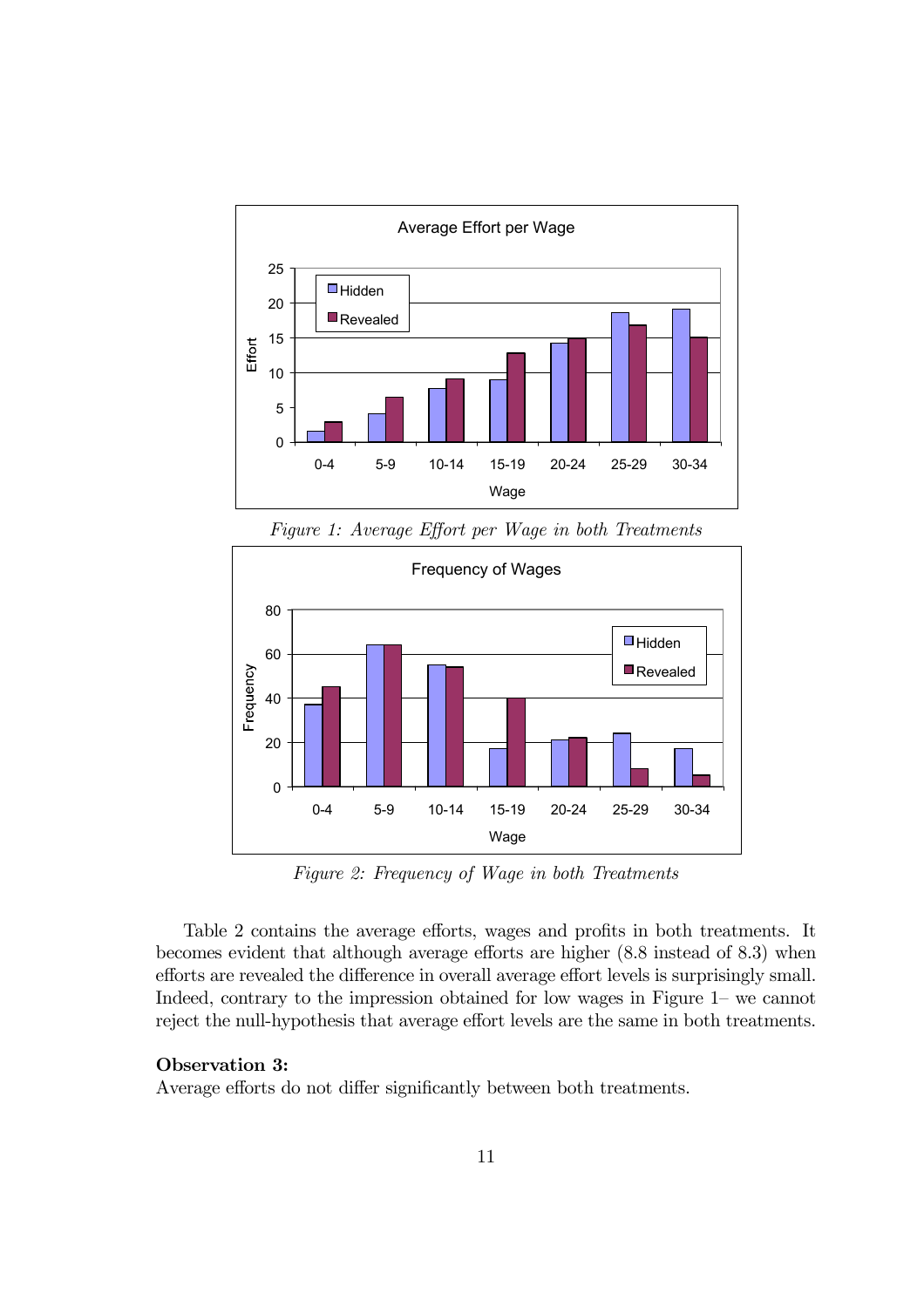Hence, although directly reciprocal behavior is significantly stronger when efforts are revealed, surprisingly there is no significant difference in effort levels. Before we proceed by taking a closer look at this "puzzle" we investigate whether the conjecture that profits are higher for the principal in the revealed effort treatment can be sustained. We can weakly reject the null hypothesis that principal's profits do not differ in favour of the alternative hypothesis that profits are larger when efforts are revealed (10%, Mann-Whitney U-Test, one-tailed). Note that this is the case because effort levels are similar but wages tend to be higher in the hidden effort treatment.<sup>9</sup> Indeed, it turns out that the ratio of average effort and average wages per independent observation is significantly higher in the revealed effort treatment (5%, Mann-Whitney U-Test, two-tailed). The average ratio across all observations in the hidden effort treatment is  $0.57$  whereas it is  $0.79$  when efforts are revealed.<sup>10</sup>

This can be illustrated by a comparison of Figures 3 and 4, which show the time series of average efforts and wages for both treatments: The "gap" between efforts and wages is larger in the hidden effort treatment. Note furthermore, that both are strongly declining in the last periods, confirming that reputation concerns indeed play a relevant role.



Figure 3: Average Wages and Efforts in the Revealed Effort Treatment

 $^{9}$ However, the difference in wages is not significant.

 $10$ Median ratios are of similar size.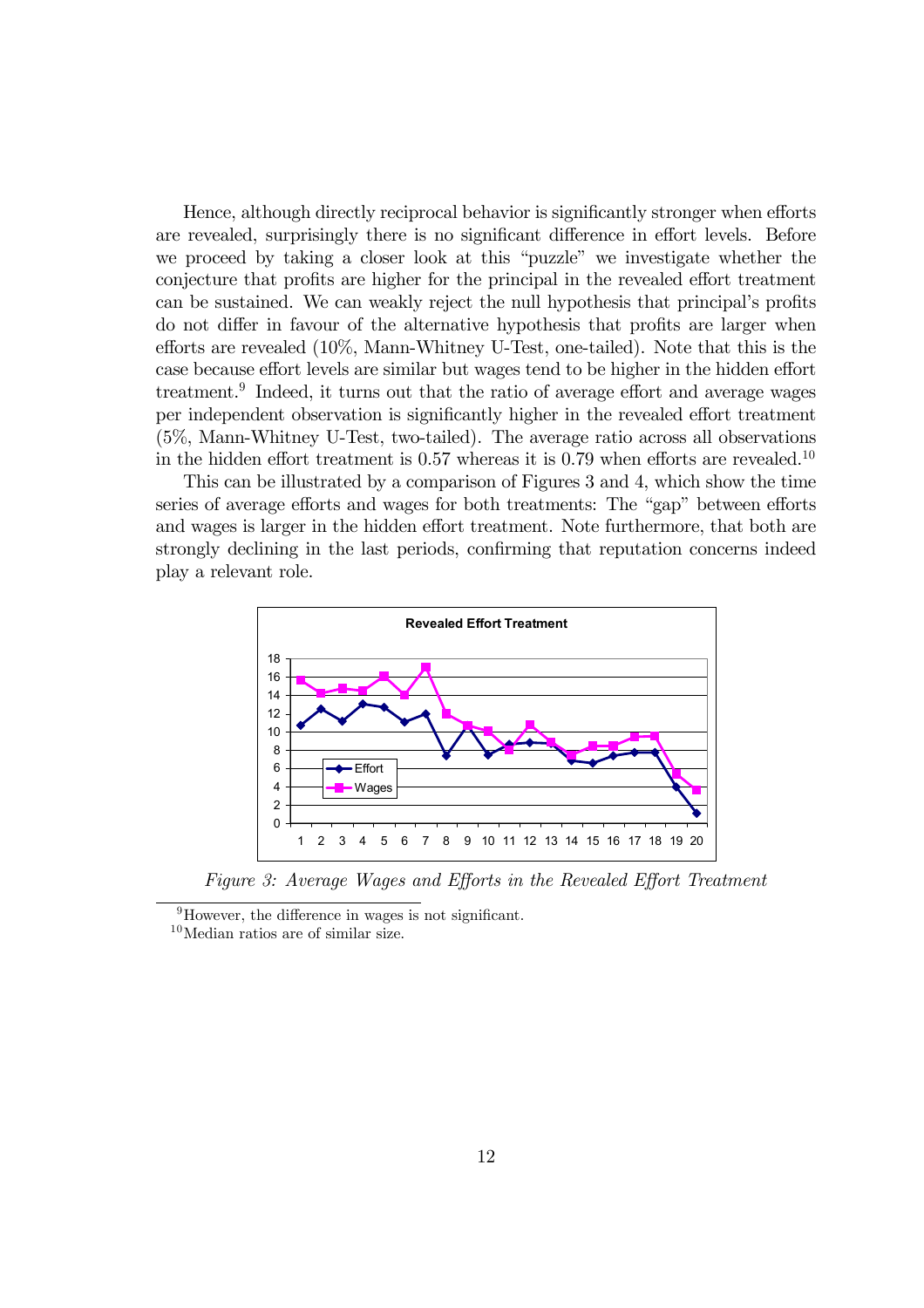

Figure 4: Average Wages and Efforts in the Hidden Effort Treatment

To understand why there is no significant difference in effort levels we have to take a closer look at individual behavior. Thus, we computed the average effort for each agent and the variance of individual average efforts for each treatment. Whereas in the revealed effort treatment this variance is only 11.1, in the hidden effort treatment it is 48.18. Hence, we find that the amount of effort chosen by the agents is much more heterogeneous in the hidden effort treatment than in the revealed effort treatment. Figure 5 shows the frequency of effort levels for both treatments.



Figure 5: Frequency of Effort Levels in both Treatments

First, note that zero effort is chosen about twice as often in the hidden effort treatment compared to the situation when efforts are revealed. But effort levels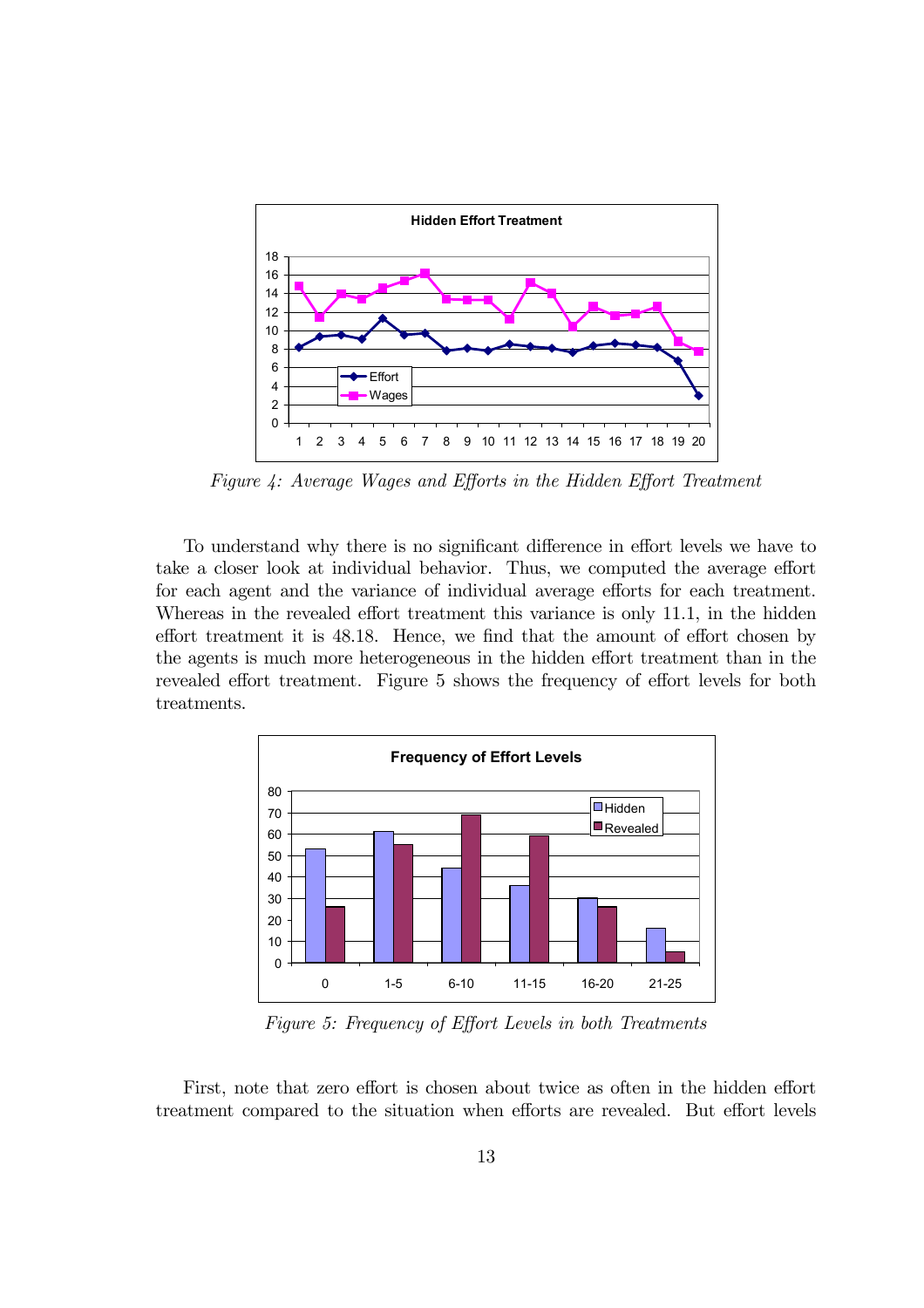larger than 20 are also chosen much more often when efforts remain hidden. Recall that the efficient effort level is 12. Hence, there is a substantial proportion of agents in the hidden effort treatment choosing even more than the efficient effort level and another large fraction choosing no effort at all. The non-transparency triggers two polar patterns of behavior. On the one hand, a large fraction indeed "hides" behind the random component and still receives positive wages by the principal as she does not directly observe such behavior. On the other hand, some subjects try "desperately" to signal reciprocity by choosing an effort level that is so high that the principal can be quite sure that the agent is behaving reciprocally.

For the revealed effort setting, however, there is a larger mass of observations in the middle of the range, hence, there is much less heterogeneity in behavior in that case. We conclude:

#### Observation 4:

When efforts are hidden there is a larger variance in behavioral patterns. There are more agents exerting no effort at all when efforts are hidden, but also more agents show very high effort levels.

Finally, it is interesting to compare both treatments in terms of efficiency. As we have seen, the principals' profits are higher in the revealed effort treatment. However, as Table 2 shows, the average profits of the agents are higher when efforts are hidden than when efforts are revealed, which works in the opposite direction. Indeed, total profits are only slightly larger in the revealed effort treatment and we cannot reject the null-hypothesis that there is no difference in total profits. Hence, due to the diversity of reactions to the less transparent setting, there is no unambiguous effect of transparency on overall efficiency. For some agents a less transparent situation leads to a lower efficiency as it hinders the evolution of a reciprocal relationship between principal and agents. However, for other agents the opposite is true as the intransparency triggers a behavioral reaction where agents exert very high effort levels to ascertain that their "signal" of a willingness to cooperate is received by the respective principal. Note that transparency has distributional consequences: Whereas in the revealed effort treatment principals earn more than agents, the contrary is true when efforts are hidden.

## 5 Conclusion

This paper analyses the impact of transparency on the evolution of reciprocal behavior. We compare two treatments in which a principal sets a wage and the agent may respond by exerting costly effort. In the "revealed effort" treatment the principal perfectly learns both components of her payoff — the effort as well as the value of the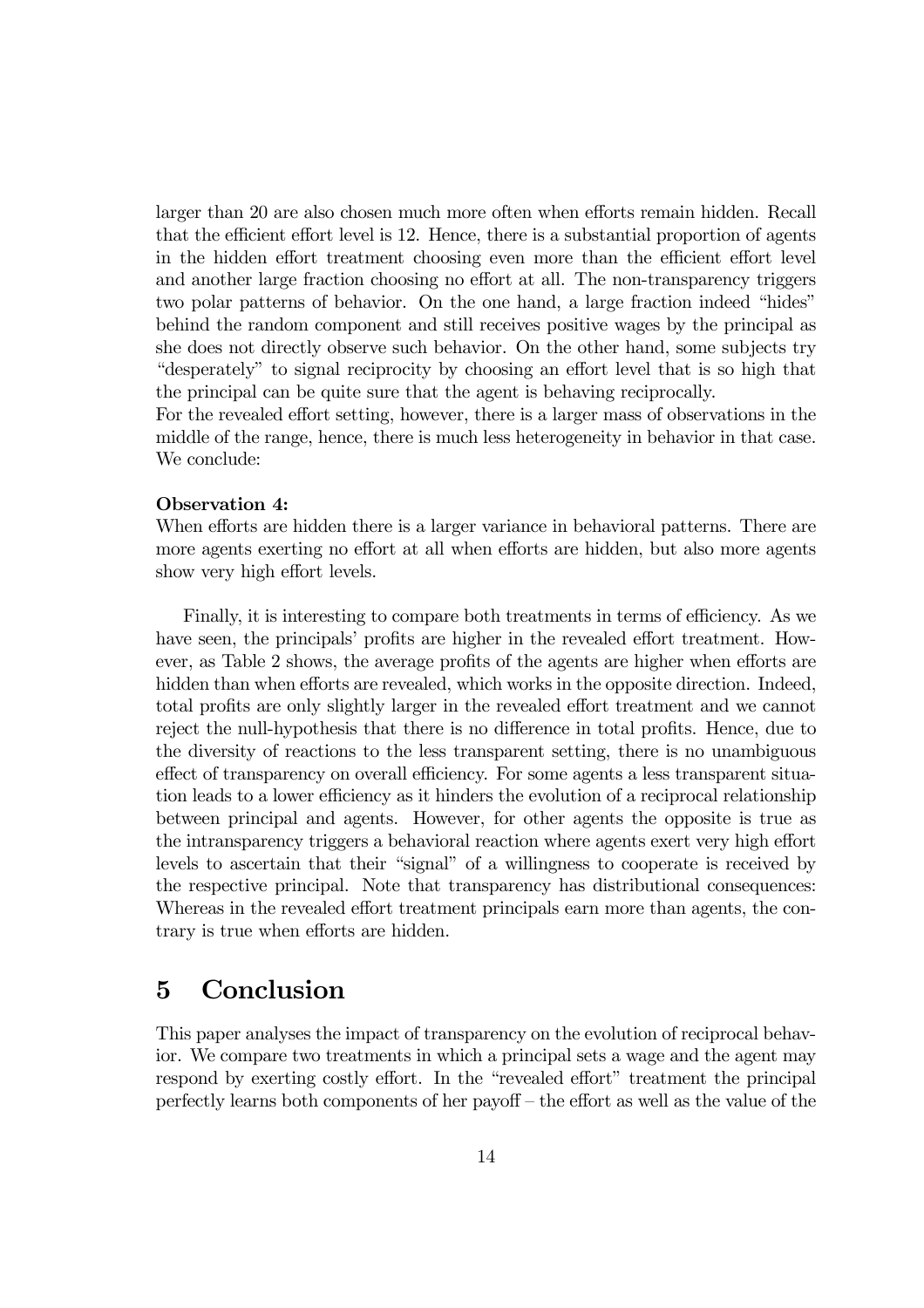random component. In the "hidden effort" treatment the principal is only informed about her payoff. Our observations indicate that transparency has an impact on the evolution of reciprocal behavior in a simple gift exchange setting. We obtained the key result that reciprocal behavior as measured by the correlation between wages and efforts is significantly stronger when efforts are directly revealed. As a consequence, it turns out that profits of principals are higher in a transparent setting.

Our results may shed some light on the question of optimal monitoring in organizations. One may think for instance of a situation where ex-ante a decision has to be taken whether to install a monitoring technology yielding precise information on an agents effort contribution. As our results indicate, a closer monitoring may not automatically imply higher effort levels as transparency had no significant impact on average effort levels in our investigation.<sup>11</sup> However, a closer monitoring should lead to more homogeneity in agents' behavior. Whereas agents behave similarly when their efforts are revealed, very different patterns of behavior arise when efforts cannot be directly observed by principals. On the one hand, there is a large fraction of non-reciprocal agents who "hide" behind the random noise and choose very low effort levels. But on the other hand, some agents react by choosing extremely high effort levels such that their behavior can be recognized by the principal even though efforts are not directly observed. This pattern may find some analogy in casual observations from organizational practice. For instance from a large German retail chain anecdotal evidence was reported that the abolition of a working time registration system in the headquarter even led some employees to work more hours than before. A simple explanation was given that after the abolition it became harder to demonstrate ambition as working hours were no longer formally accounted for and this led the very ambitious employees to spend more hours to ascertain that their additional effort was recognized.

#### References

- Abbink, K., Irlenbusch, B., Renner, E. (2000) "The Moonlighting Game An Experimental Study on Reciprocity and Retribution", Journal of Economic Behavior  $\mathcal B$  Organization 42 (2), 265-277.
- Berg, J., Dickhaut, J., McCabe K. (1995) "Trust, Reciprocity and Social History", Games and Economic Behavior 10, 122-142.

<sup>11</sup>Potential drawbacks of monitoring on motivation are discussed for example in Frey (1993), Griffith (1993), and Nagin, Rebitzer, Sanders, and Taylor (2002). The latter study reports a field experiment, in which a substantial proportion of employees do not respond to manipulations in the monitoring rate. Thus, like in our study, heterogenity plays a decisive role for explaining behavior in employment relationships.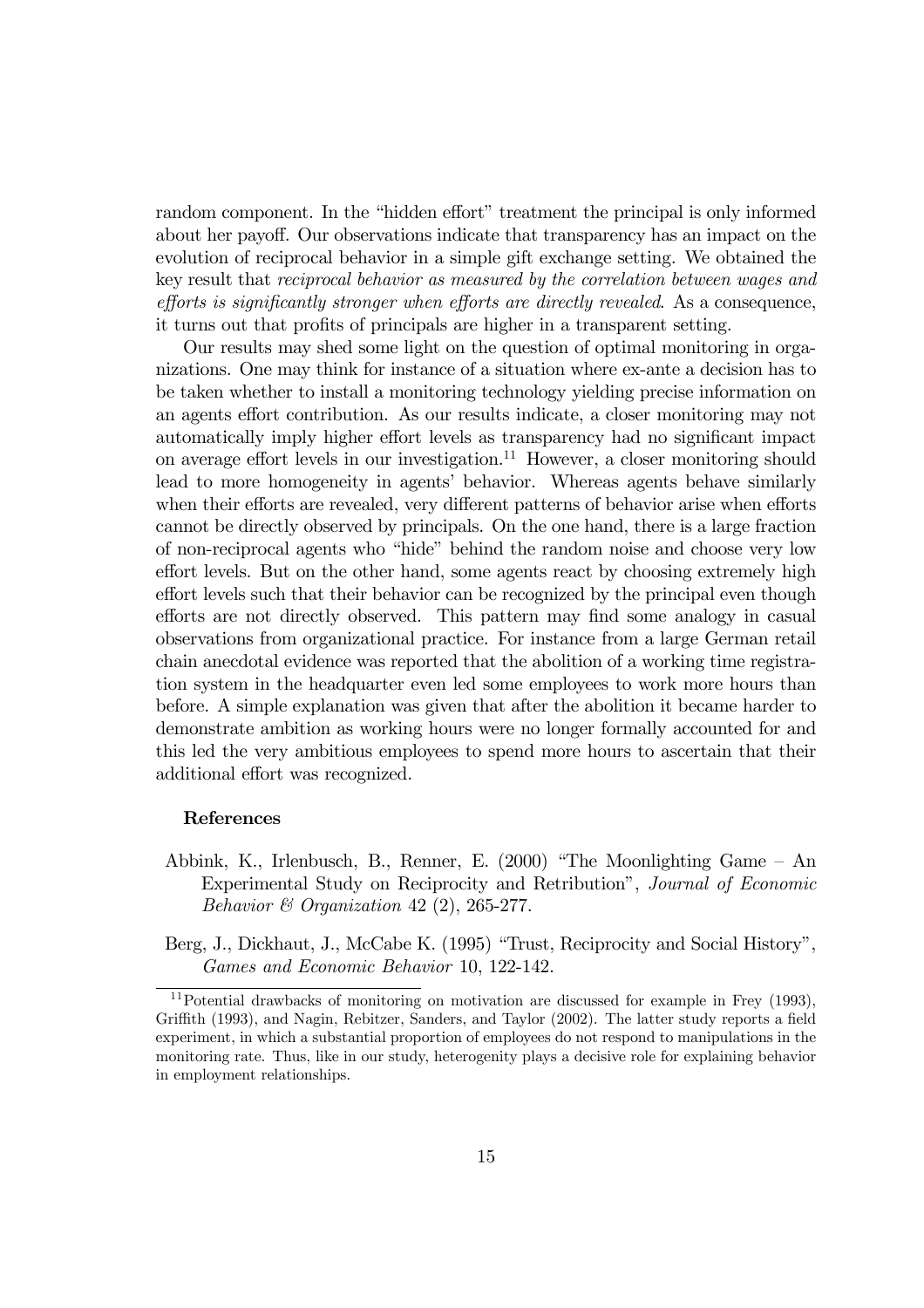- Bolton, G., Ockenfels, A. (2000) "ERC A Theory of Equity, Reciprocity and Competition", American Economic Review 90, 166-193.
- Brandts, J., Charness, G. (1998) "Hot versus Cold: Sequential Responses and Preference Stability in Experimental Games", Discussion Paper, Universidad Autonoma de Barcelona.
- Charness, G. (2000) "Responsibility and effort in an experimental labor market", Journal of Economic Behavior and Organization 42, 375-384.
- Charness, G. (forthcoming) "Attribution and Reciprocity in a simulated labor market: an experimental investigation", Journal of Labor Economics.
- Charness, G., Rabin M. (2002) "Understanding Social Preferences with Simple Tests" Quarterly Journal of Economics 117, 817-869.
- Clark, K., Sefton M. (2001) "The Sequential Prisoner's Dilemma: Evidence on Reciprocation", Economic Journal 111, 51-68.
- Dufwenberg, M., Gneezy, U. (2000) "Measuring Beliefs in an Experimental Lost Wallet Game", Games and Economic Behavior 30, 163-182.
- Dufwenberg, M., Kirchsteiger, G. (1999) "A Theory of Sequential Reciprocity", mimeo, CentER for Economic Research, Tilburg.
- Dufwenberg, M., Kirchsteiger, G. (2000) "Reciprocity and Wage Undercutting", European Economic Review 44, 1069-1078.
- Falk, A., Fehr, E., Fischbacher, U. (2000) "Testing Theories of Fairness Intentions Matter", Discussion Paper University of Zurich.
- Falk, A., Fischbacher, U. (1999) "A Theory of Reciprocity", Working paper No. 6, University of Zurich.
- Fehr, E., Gächter, S., Kirchsteiger, G. (1997) "Reciprocity as a Contract Enforcement Device - Experimental Evidence", Econometrica 64, 833-860.
- Fehr, E., Gächter, S. (2000) "Fairness and Retaliation: The Economics of Reciprocity", Journal of Economic Perspectives 14 (3), 159-181.
- Fehr, E., Kirchsteiger, G., Riedl, A. (1993) "Does Fairness prevent Market Clearing? An Experimental Investigation", Quarterly Journal of Economics 108 (2), 437-460.
- Fehr, E., Schmidt, K. (1999) "A Theory of Fairness, Competition, and Cooperation", Quarterly Journal of Economics 114, 817-868.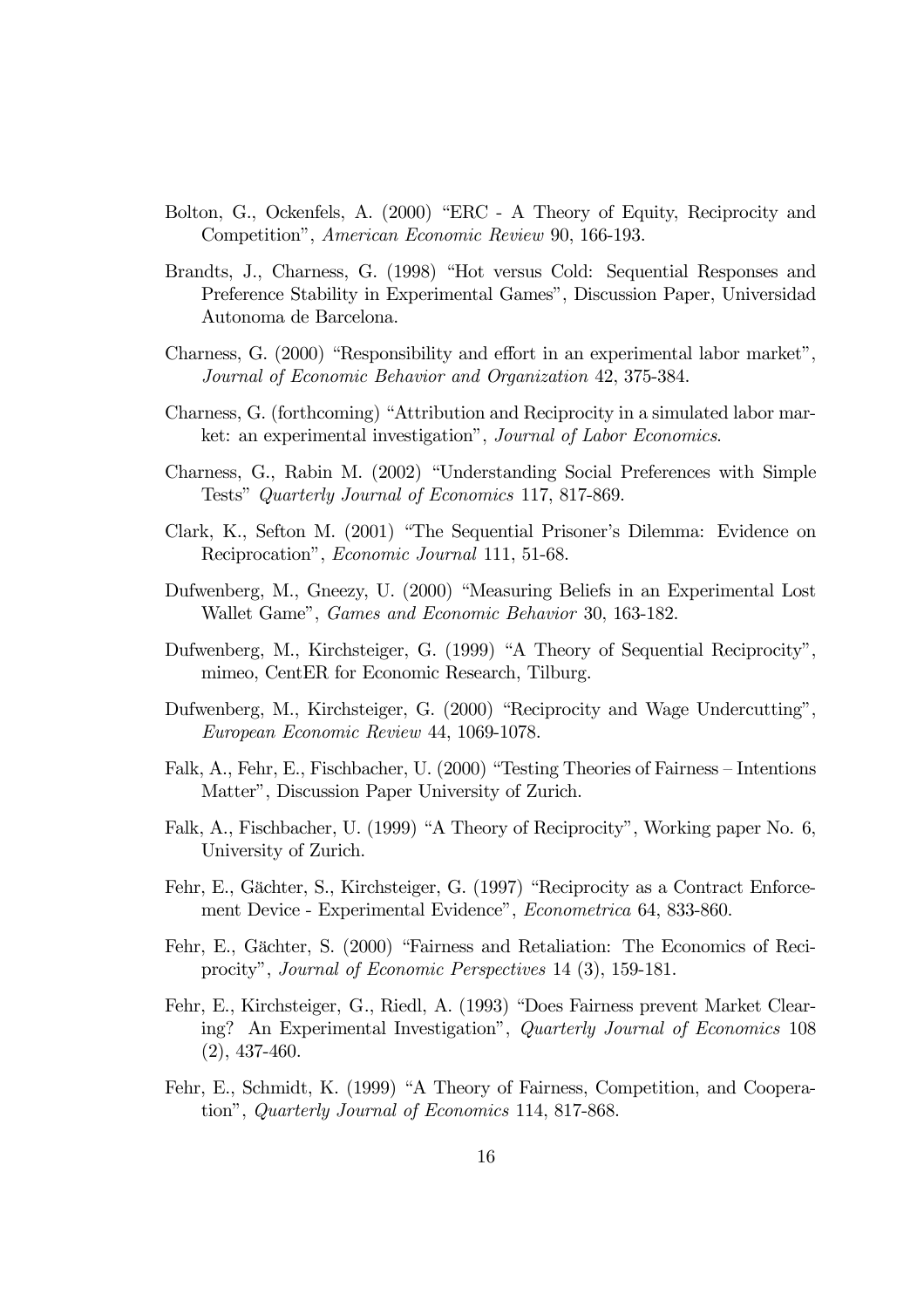- Fischbacher, U. (1998) "Z-Tree: A Toolbox for Readymade Economic Experiments", University of Zurich.
- Frey, B.S. (1993) "Does Monitoring increase work effort? The rivalry with trust and loyality", Economic Inquiry 31, 663-670.
- Gächter, S., Falk, A. (2002) "Reputation and Reciprocity: Consequences for the Labor Relation", Scandinavian Journal of Economics 104 (1), 1-26.
- Griffith, T.L. (1993) "Monitoring and Performance: A Comparison of Computer and Supervisor Monitoring", Journal of Applied social Psychology 23, 549-772.
- Grossman, S., Hart, O. (1983) "An Analysis of the Principal-Agent Problem", Econometrica 51, 7-45.
- Güth, W., Huck, S., Ockenfels, P. (1996) "Two-level ultimatum bargaining with incomplete information", Economic Journal 106, 593-604.
- Hart, O., Holmström, B. (1987) "The Theory of Contracts. Advances in Economic Theory, Part 1", in: Bewley, Truman (Hrsg.), Cambridge University Press, 71-155.
- Huck, S. (1999) "Responder behavior in ultimatum offer games with incomplete information", Journal of Economic Psychology 20, 183-206.
- Kagel, J., Kim, C. K., Moser D. (1996) "Fairness in ultimatum games with asymmetric information and asymmetric payoffs", Games and Economic Behavior 13, 100—110.
- Levine, D. (1998) "Modeling Altruism and Spitefulness in Experiments", Review of Economic Dynamics 1, 593-622.
- Mitzkewitz, M., Nagel, R. (1993) "Experimental Results on Ultimatum Games with Incomplete Information", International Journal of Game Theory 22, 171-198.
- Nagin, D., Rebitzer, J., Sanders, S., Taylor, L. (2002) "Monitoring, Motivation and Management: The Determinants of Opportunistic Behavior in a Field Experiment", American Economic Review 92, 850-873.
- Rabin, M. (1993) "Incorporating Fairness into Game Theory and Economics", American Economic Review 83, 1281-1302.
- Sappington, D. (1991) "Incentives in Principal-Agent Relationships", Journal of Economic Perspectives 5, 45-66.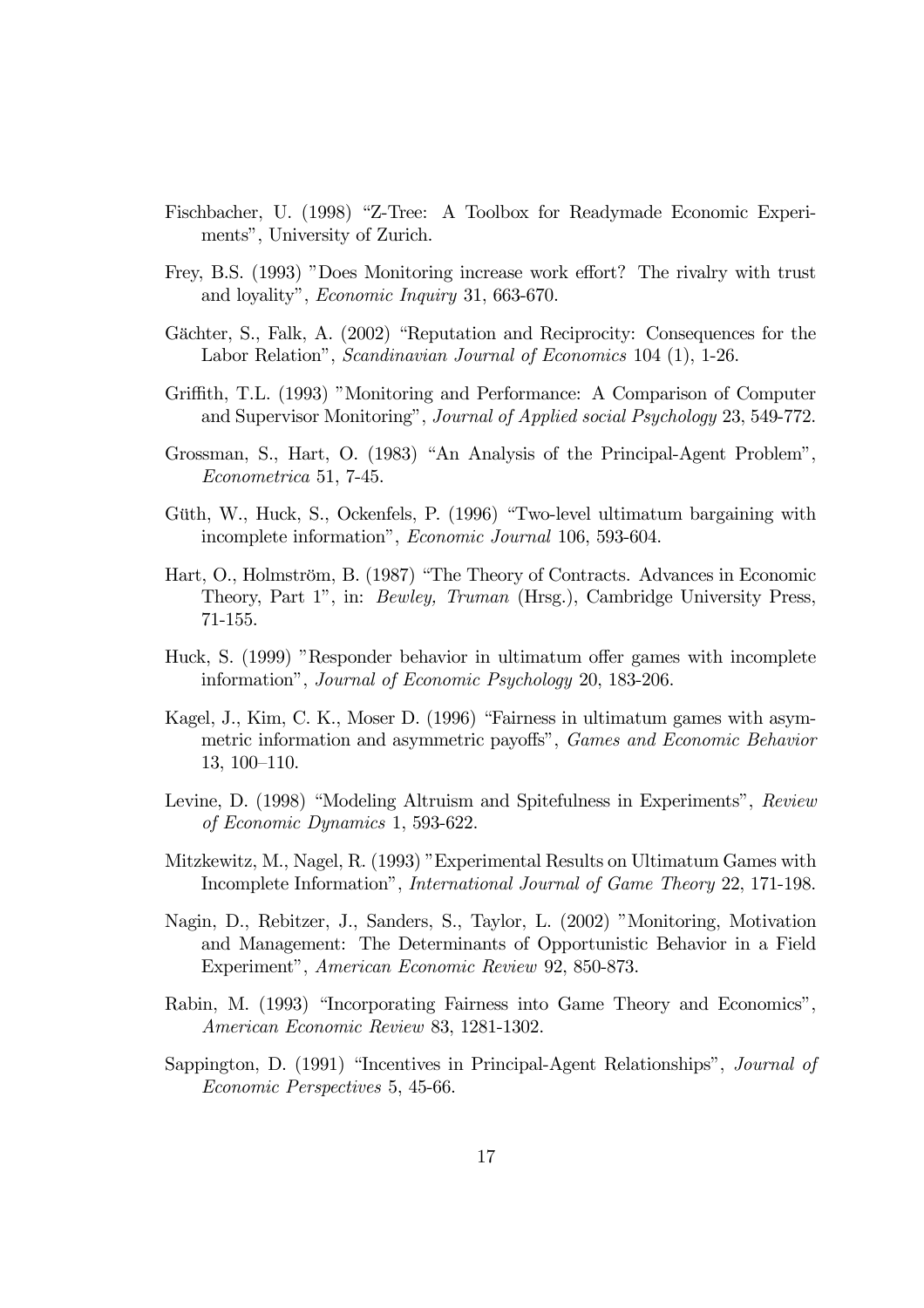Sethi, R., Somanathan, E. (2003) "Understanding Reciprocity", Journal of Economic Behavior and Organization 50, 1-27.

Theil, H. (1971) "Principles of Econometrics ", John Wiley & Sons.

Van der Heijden, E., Nelissen, J. Potters, J., Verbon, H. (2001) "Simple and Complex Gift Exchange in the Laboratory", Economic Inquiry 39, 280-297.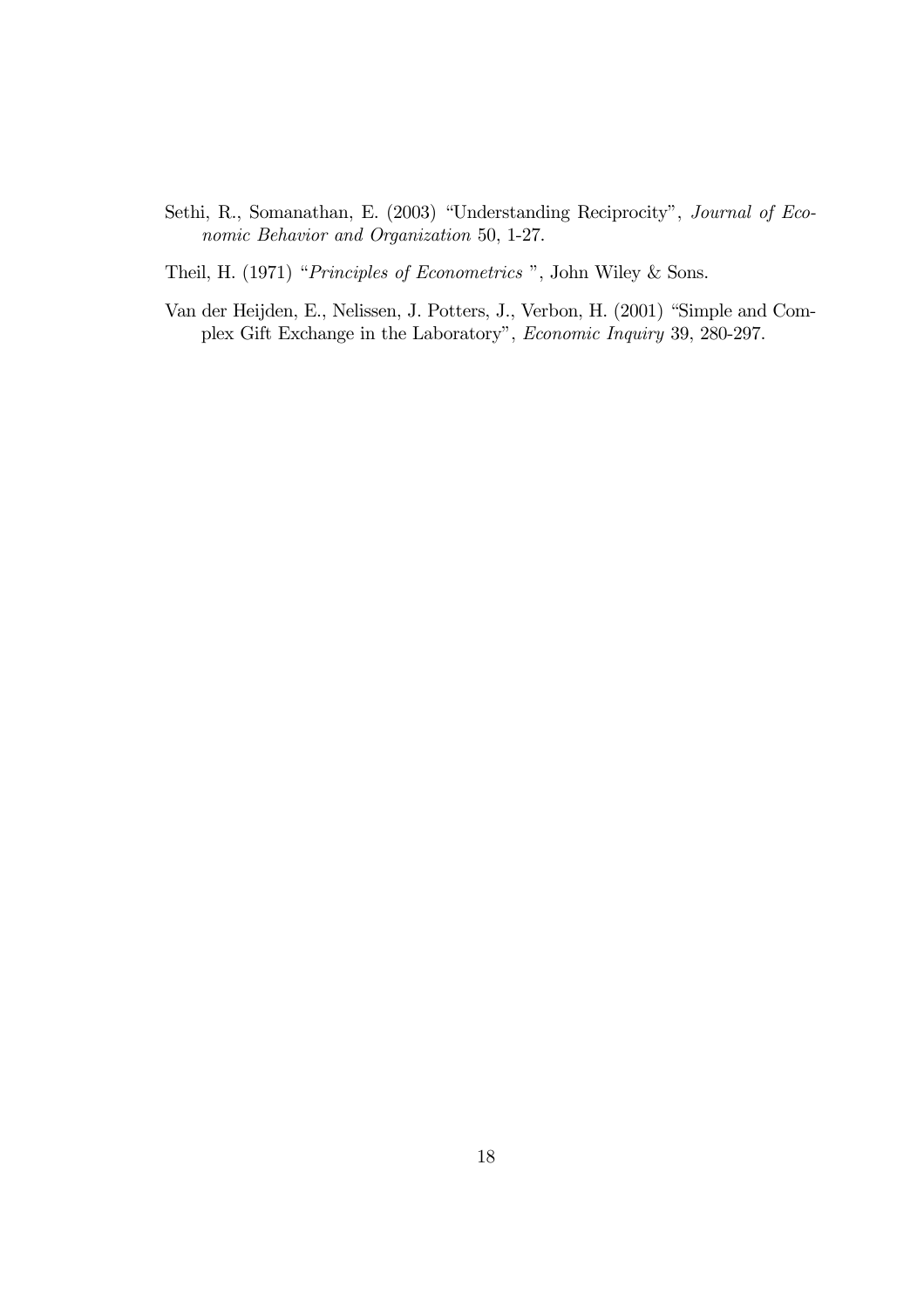#### Appendix: A model of transparency and inequity aversion

Consider the following model. A principal  $P$  interacts with an agent  $A$  in two consecutive periods. In each period, the principal first chooses between a high and a low wage  $w_t \in \{0,1\}$  which is directly paid to the agent. Then the agent can respond by choosing either a high or a low effort level  $e_t \in \{0,1\}$ . The costs of effort are  $c(0) = 0$  and  $c(1) = c < 1$ . The principal's revenue is given by  $r_t = k(e_t + \varepsilon_t)$ , where  $\varepsilon_t \in \{0,1\}$  is a random component where each value is drawn with probability  $\frac{1}{2}$  and  $k \in ]1,2[$  is a given constant. The principal is always selfish and the agent is either selfish or inequity averse with Fehr-Schmidt type preferences, such that his utility in a given period is

$$
U_{At}^{Inequality} = m_{At} - \alpha \max \{m_{Pt} - m_{At}, 0\} - \beta \max \{m_{At} - m_{Pt}, 0\}.
$$

where  $m_{At} = w_t - ce_t$  and  $m_{Pt} = k(e_t + \varepsilon_t) - w_t$ . We assume that the agent considers inequity only within the same period and that there is no discounting, hence, his total expected utility is  $E[U_{A1}] + E[U_{A2}]$ . A selfish agent's utility is simply  $U_{At}^{selfish} = m_{At}$ . The prior probability of meeting an inequity averse agent is given by  $\tau$ . Furthermore, to simplify the analysis we impose the assumptions that<sup>12</sup>  $k + c > 2$  and  $\tau > \frac{1}{k}$ . The second assumption guarantees that the principal will have an interest to offer a high wage, when having prior beliefs on the agent's type as will become clear below.

We consider two cases: either the principal can directly observe  $e_t$  after it has been chosen by the agent ("transparency") or she only observes  $r_t$  ("intransparency"). As the game stops after the second period, the second period equilibrium is the same for both models given the same principal's beliefs on the agent's type. Note that the game is in both cases a signaling game as the agent may try signal his type by choosing an appropriate effort level. We have to look for perfect Bayesian equilibria of the game.

#### The second period:

In the second period a selfish agent always chooses  $e_2 = 0$ . It is straighforward to check that the agent will never choose the high effort level, when  $w_2 = 0$ . However, when  $w_2 = 1$ , an inequity averse agent has to trade-off his costs of effort against a possible loss due to inequity costs when he does not respond to the high wage with a high effort level. When he chooses  $e_2 = 0$ , his expected utility is

$$
\frac{1}{2}\left[1 - \beta \max\left\{2 - k, 0\right\}\right] + \frac{1}{2}\left[1 - \beta \max\left\{2, 0\right\}\right] = 1 + \frac{1}{2}\beta k - 2\beta. \tag{1}
$$

<sup>&</sup>lt;sup>12</sup>This assumption  $k + c > 2$  just reduces the number of cases we have to consider. Its direct consequence is that the principal's income is higher than the agent's for both values of  $\varepsilon_t$  when the agent has chosen the high effort level after having received the high wage.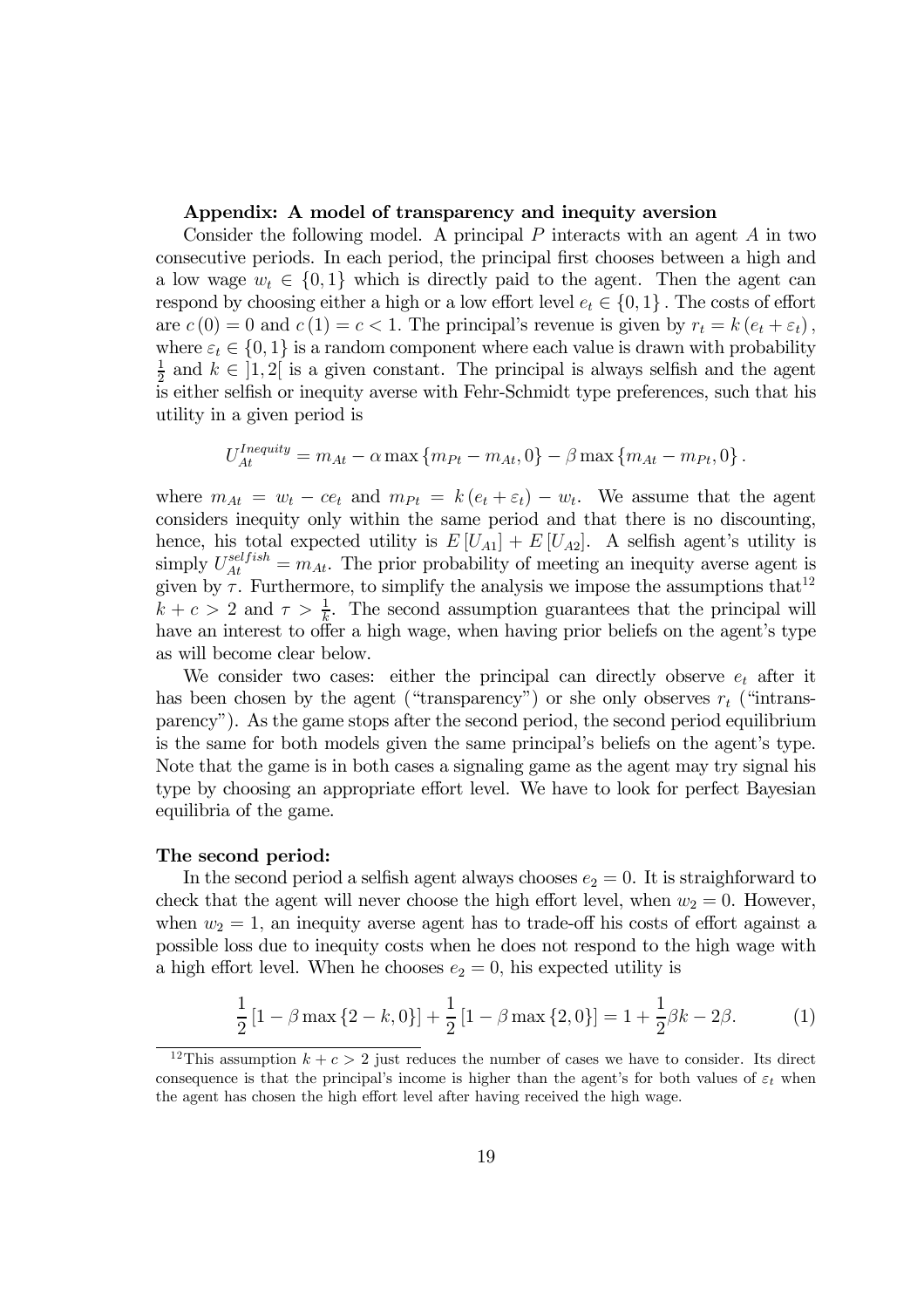When  $e_2 = 1$ , it is (here we use the assumption that  $k + c > 2$ )

$$
\frac{1}{2}[1 - c - \alpha \max\{2k - 2 + c, 0\}] + \frac{1}{2}[1 - c - \alpha \max\{k - 2 + c, 0\}]
$$
  
= 1 - c - \alpha \left[\frac{3}{2}k - 2 + c\right] (2)

Hence, he chooses  $e_2 = 1$ , when (2) is larger than (1) which is equivalent to

$$
\frac{c+\alpha\left(\frac{3}{2}k-2+c\right)}{2-\frac{1}{2}k}<\beta.
$$

Hence, when  $\beta$  is sufficiently large the inequity averse agent will

indeed act reciprocally. Note that  $\beta$  measues the extent of how the agent suffers from advantegous inequity. An agent with a high  $\beta$  feels especially bad, when he is better off than the principal. If this condition is not met, even an inequity averse agent will never act reciprocally and the only equilibrium of the game will be one, where  $w_1 = w_2 = e_1 = e_2 = 0$ . Hence, we consider now the case where this condition is met.

The principal's expected utility when he is sure to contract with an inequity averse agent and offers a wage  $w_2 = 1$  is

$$
\frac{1}{2}2k + \frac{1}{2}k - 1 = \frac{3k}{2} - 1.
$$

Now suppose that the principal believes that the fraction of inequity averse agents is  $\hat{\tau}$ . Hence, his expected utility when offering the high wage is

$$
\hat{\tau}\left(\frac{3k}{2}-1\right)+(1-\hat{\tau})\left(\frac{k}{2}-1\right)=\underbrace{\frac{k}{2}}_{\text{revenue from }\varepsilon}+\underbrace{\frac{k\hat{\tau}}{\text{expected revenue from }e}}_{\text{expected revenue from }e}-\underbrace{1}_{\text{wage}}.
$$

When offering no wage he receives  $\frac{k}{2}$ . Hence, offering  $w_2 = 1$  is beneficial when

$$
\frac{k+2k\hat{\tau}}{2} - 1 > \frac{k}{2} \Leftrightarrow \hat{\tau} > \frac{1}{k}.
$$

#### The first period when  $e$  is directly observable:

A perfect Bayesian equilibrium consists of the wage  $w_1$  offered by the principal, the strategy  $e_{I1}$  choosen by the inequity averse agent in period 1, the strategy  $e_{S1}$ chosen by the selfish agent in period 1, the principal's beliefs  $\hat{\tau}_{e_1}$  after having observed effort level  $e_1$ . We know already the strategy played by both types of agents in period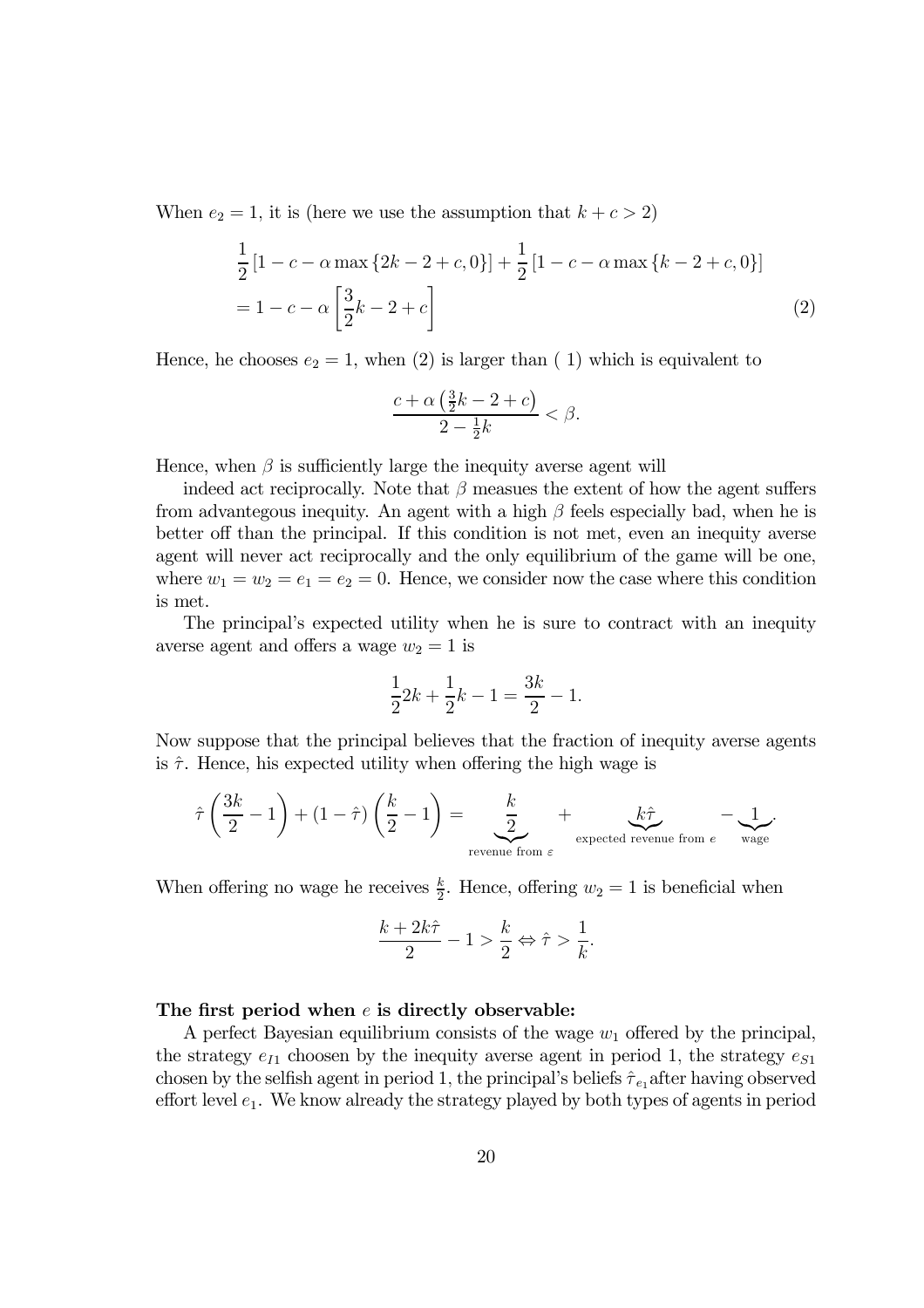2 as well as the principal's strategy in period 2 for each information set: She will choose  $w_2 = 1$  whenever  $\hat{\tau}_{e_1} > \frac{1}{k}$  which will be responded by  $e_{I2} = 1$  and by  $e_{S2} = 0$ .

The key question we have to ask is whether a pooling equilibrium exists in period 1, such that the principal offers a high wage and both agents choose the high effort level  $e_{11} = e_{51} = 1$ . In equilibrium the principal will then learn nothing about the agents's types and  $\hat{\tau}_1 = \tau$ . As we imposed the assumption that there are sufficiently many inequity averse agents (i.e.  $\tau > \frac{1}{k}$ ) she will indeed offer  $w_2 = 1$ . An observation of  $e_1 = 0$  will only happen of the equilibrium path. We impose the most reasonable out-of-equilibrium beliefs such that  $\hat{\tau}_0 = 0$  and, hence, the principal will choose  $w_2 = 0$  after having observed  $e_1 = 0$ .

Now we have to check, whether indeed both types choose the high effort level in period 1 after having received a high wage. An inequity averse agent will clearly always do that as it raises his first and second period utility as has been shown above. A selfish agent knows that he will receive  $w_2 = 1$  if and only if he chooses the high effort level. But as  $c < 1$  he will always do that. Hence, there is always a pooling equilibrium in which both agents choose the high effort level in the first period when the principal has chosen  $w_1 = 1$ . <sup>13</sup>

Note that  $-$  by the same reasoning  $-$  we cannot have a separating equilibrium: A selfish agent will never want to reveal himself as he can always gain  $w_2 = 1$  by "imitating" the inequity averse agent. We get the following result:

**Proposition 1** In the transparent situation there will always be a pooling equilibrium in which both agents choose the high effort level in the first period after having received the high wage and there will never be a separating equilibrium where only the inequity averse agents choose the high effort level.

#### The first period when  $e$  is not directly observable:

Now the information structure is different. Instead of beliefs for each of both effort levels now we have to specify beliefs  $\hat{\tau}_{r_1}$  for each possible level of the principal's revenue  $r_1$  as this is the only observable variable. Note that  $r_1$  can take three different levels (either  $0, k$  or  $2k$ ) depending on the chosen effort level and the realization of  $\varepsilon_1$ .

Lets again suppose that a pooling equilibrium exists in which both agents choose the high effort level after the high wage. Note that in that case  $r_1$  can take values k

<sup>&</sup>lt;sup>13</sup>The principal will have an interest to offer  $w_1 = 1$  instead of  $w_1 = 0$ . Suppose that the principal offers zero wage in period 1. This may only be attractive if an inequity averse agent responds by a high effort level in the first period to signal his type. However, this signaling is of no use. When choosing an effort level of zero in the first period an agent nonetheless receives a high wage in the second: As we have seen, this is the principal's optimal strategy when he has learned nothing on the agent's type.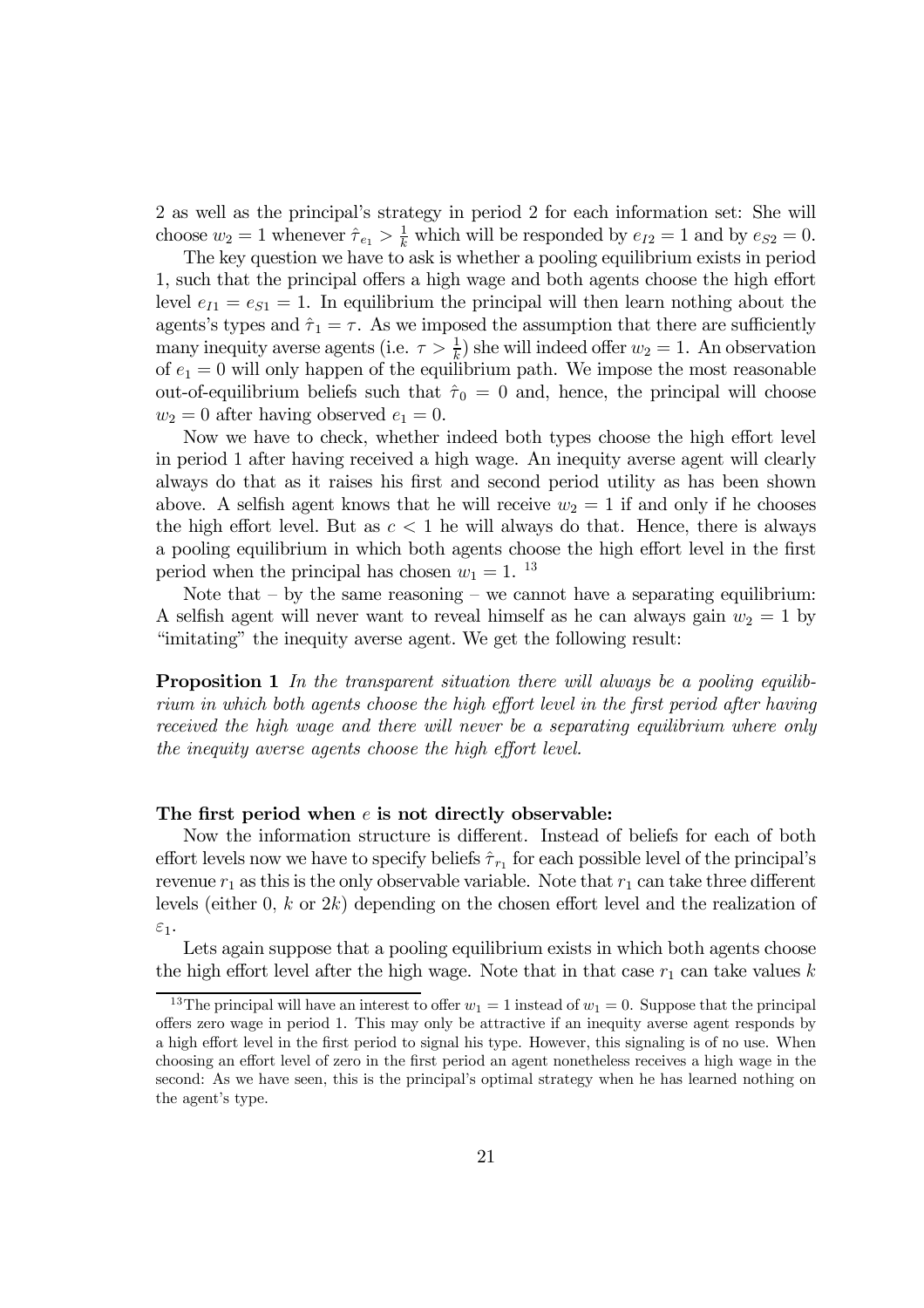or  $2k$  on the equilibrium path and in both cases the principal's beliefs are equal to his prior beliefs. A realization of  $r_1 = 0$  can only happen off the equilibrium path. It will be easiest to sustain such an equilibrium with the reasonable beliefs  $\tau_0 = 0$ , which imply that the principal will never offer a high wage after observing the lowest revenue. Again, it will indeed be optimal for the inequity averse agent to choose  $e_1 = 1$  in this equilibrium as otherwise he would be worse off in the first as well as in the second period. A selfish agent again anticipates that he will earn the high wage for sure when choosing the high effort level as the revenue will then at least be k. However, when he deviates and chooses  $e_1 = 0$  still  $r_1 = k$  is realized with probability  $\frac{1}{2}$ , which will be followed by a high wage offer in this pooling equilibrium. Hence, he prefers to deviate from the proposed equilibrium strategy if

$$
0 + \frac{1}{2} > -c + 1 \Leftrightarrow c > \frac{1}{2}.
$$

Hence, in contrast to the transparent situation, a pooling equilibrium in which both types choose the high effort level will not exist if the costs of high effort are relatively high.

But here a separating equilibrium may exist in which  $e_{I1} = 1$  and  $e_{S1} = 0$ : In that case the principal knows (on the equilibrium path) that the agent is selfish if he observes  $r_1 = 0$  and again  $\tau_0 = 0$ . A revenue of size  $r_1 = 1$  can be due to either a (lucky) selfish or an (unlucky) inequity averse agent. In that case the principal's posterior beliefs are

$$
\tau_1 = \frac{P(A \text{ inequality averse } \ell^{\circ} r = 1)}{P(r = 1)} = \frac{\tau \frac{1}{2}}{\tau \frac{1}{2} + (1 - \tau) \frac{1}{2}} = \tau.
$$

However, when  $r_1 = 2$  she knows for sure that the agent is inequity averse and  $\tau_2 = 1$ . Hence, as above the principal will offer a high wage if and only if  $r_1 \in \{k, 2k\}$  and a low wage if  $r_1 = 0$ . And again the selfish agent will indeed want to choose the low effort level in the first period if  $c > \frac{1}{2}$  and we can conclude:

**Proposition 2** In the intransparent situation a pooling equilibrium in which both types choose the high effort level in the first period will only exist when  $c \leq \frac{1}{2}$ . For  $c \geq \frac{1}{2}$  a separating equilibrium exist in which only the inequity averse agents chooses the high effort level.

Hence, indeed a reduced transparency makes it less attractive for the selfish agents to imitate reciprocal behavior. Due to the imperfect observability they may get away with a high wage offer in the second period even after a low effort in the first.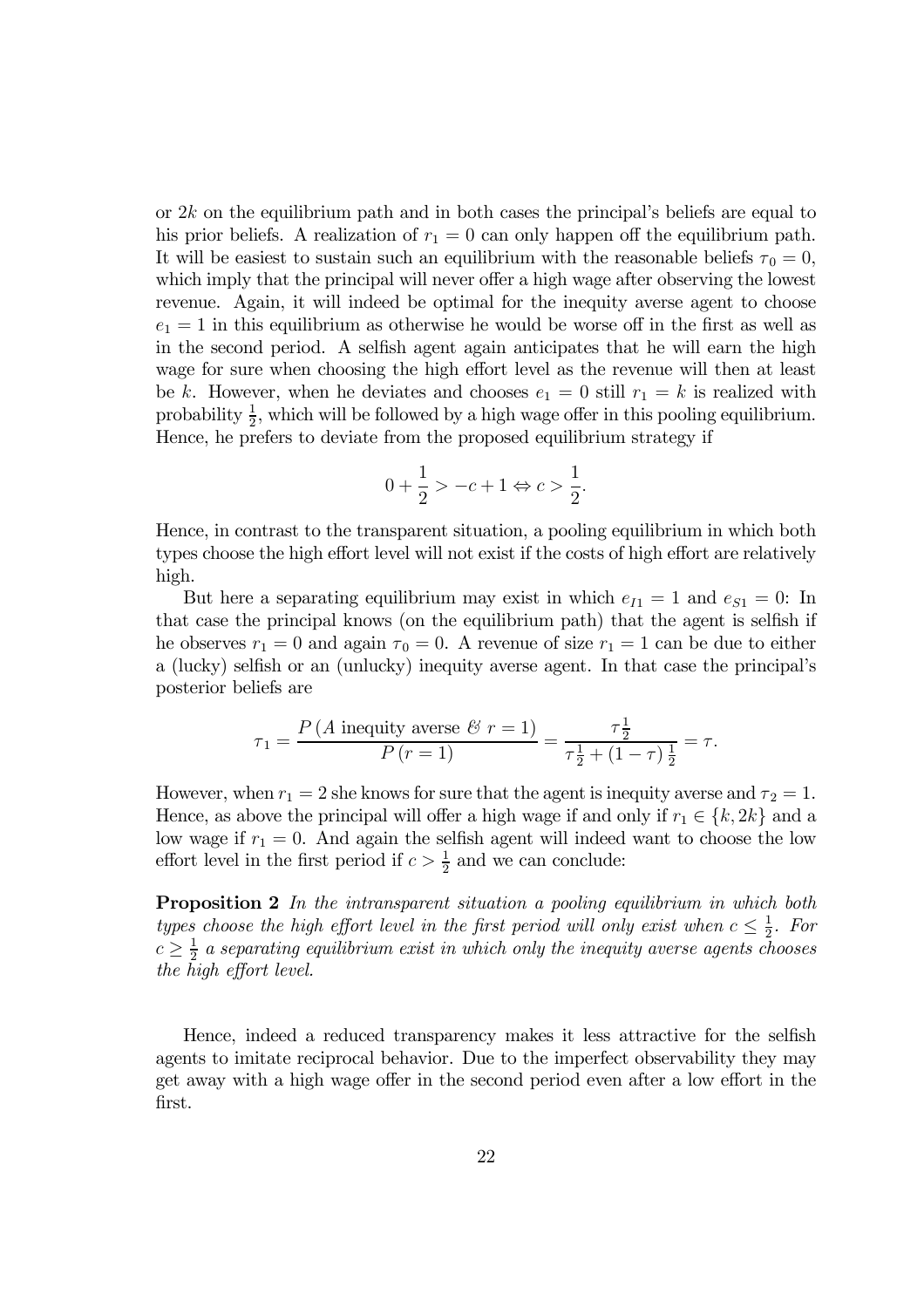

Appendix: Raw data in the hidden effort treatment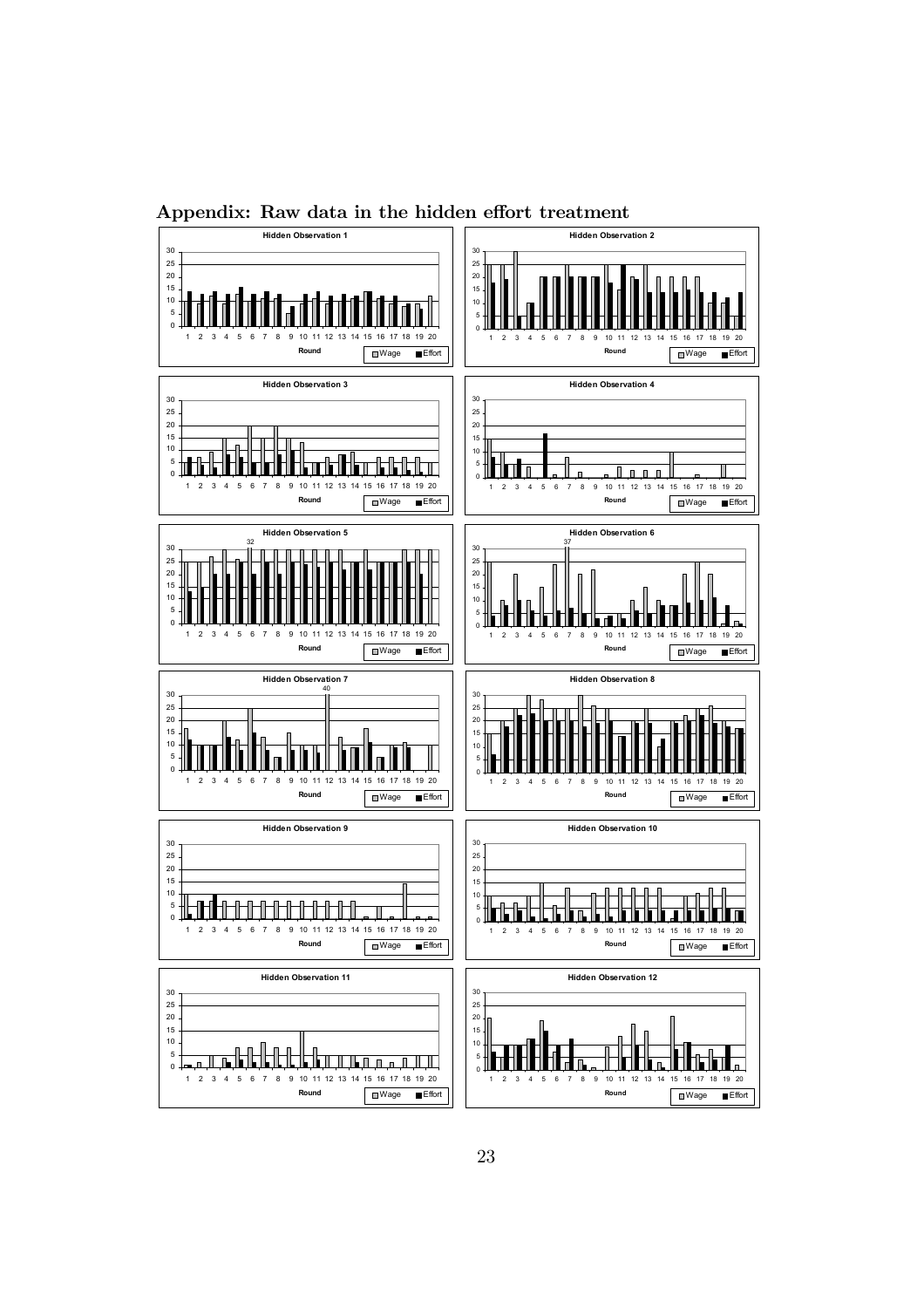

Appendix: Raw data in the revealed effort treatment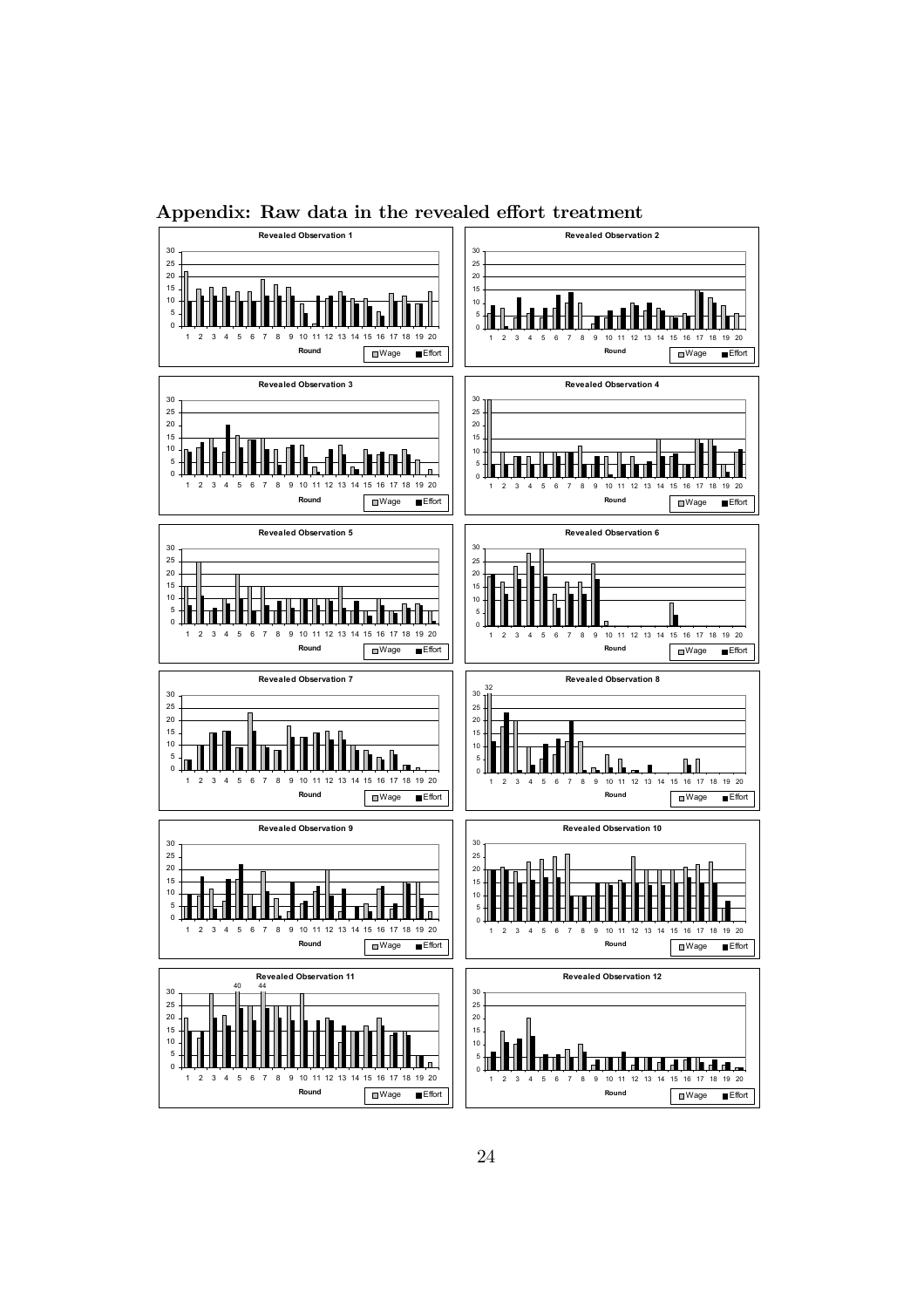### **Appendix: Experimental Instructions**

(original instructions were in German; they are available upon request from the authors; treatment differences in instructions are indicated by *{hidden effort treatment: "..."; revealed effort* treatment:  $" \dots"$ }

#### **Periods and Rounds**

- The experiment consists of 20 periods.
- During the experiment you belong to a group of 2 members, including yourself. You do not know the identity of the other member. The composition of each group does not change throughout the experiment.
- There are two different roles, a type A-player and a type B-player. The different roles are assigned at random in the beginning and do not change during the experiment.

#### **The Structure of a Period**

- • **Offer of transfer payments by the player of type A** 
	- At the beginning of each period, the A-type player announces a transfer in the fictitious currency "Taler" to the player of type B, i.e. he specifies an integer out of the set {0,...,45}.
	- This transfer is implemented immediately, i.e. the determined amount is transferred from the type A-player and credited to the type-B player.
- • **Selection of a number by the player of type B** 
	- After the transfer has occurred, the player of type-B has to select a number out of the integer set {0,...,25}. The larger the chosen number, the higher the costs the type-B player has to bear (see table of costs).
	- After the selection of this number, the respective costs are subtracted (in "Taler") from the account of the type-B player.
	- At the same time the computer determines a random number out of the integer set {0,...,20}, whereby each of these numbers can be chosen with same probability.
	- The so-called result is calculated as follows: result  $=$  selected number + random number. This result is credited to the account of the type A-player (in Taler").
	- {hidden effort treatment: "Note, that only the result is revealed to the type A-player. Thus, he does not know precisely, which number was selected by the type B-player and which random number was chosen."; revealed effort treatment: "Note, that both components of the result are revealed to the type A-player. Thus, he knows precisely, which number was selected by the type B-player and which random number was chosen."}
	- Note, that the type B-player only has to pay the costs of his selected number. The random number causes no costs.
	- After publication of the results the period is at the end and a new one will be started.

#### **Initial Capital and Total Payoffs**

• At the beginning of the experiment, every participant receives a certain amount as the initial capital in the fictitious currency "Taler" on his amount. At the end of the experiment, his total account will be changed into DM at an exchange rate of 1,50 DM per 100 Taler and will be paid to the player.

#### **Please note:**

- During the experiment no communication is permitted except via the experimental software.
- All decisions are made anonymously, i.e. no one gets to know the identity of someone else who has made a certain decision.
- In addition the final payment is made anonymously, i.e. nobody learns, how much another participant has earned.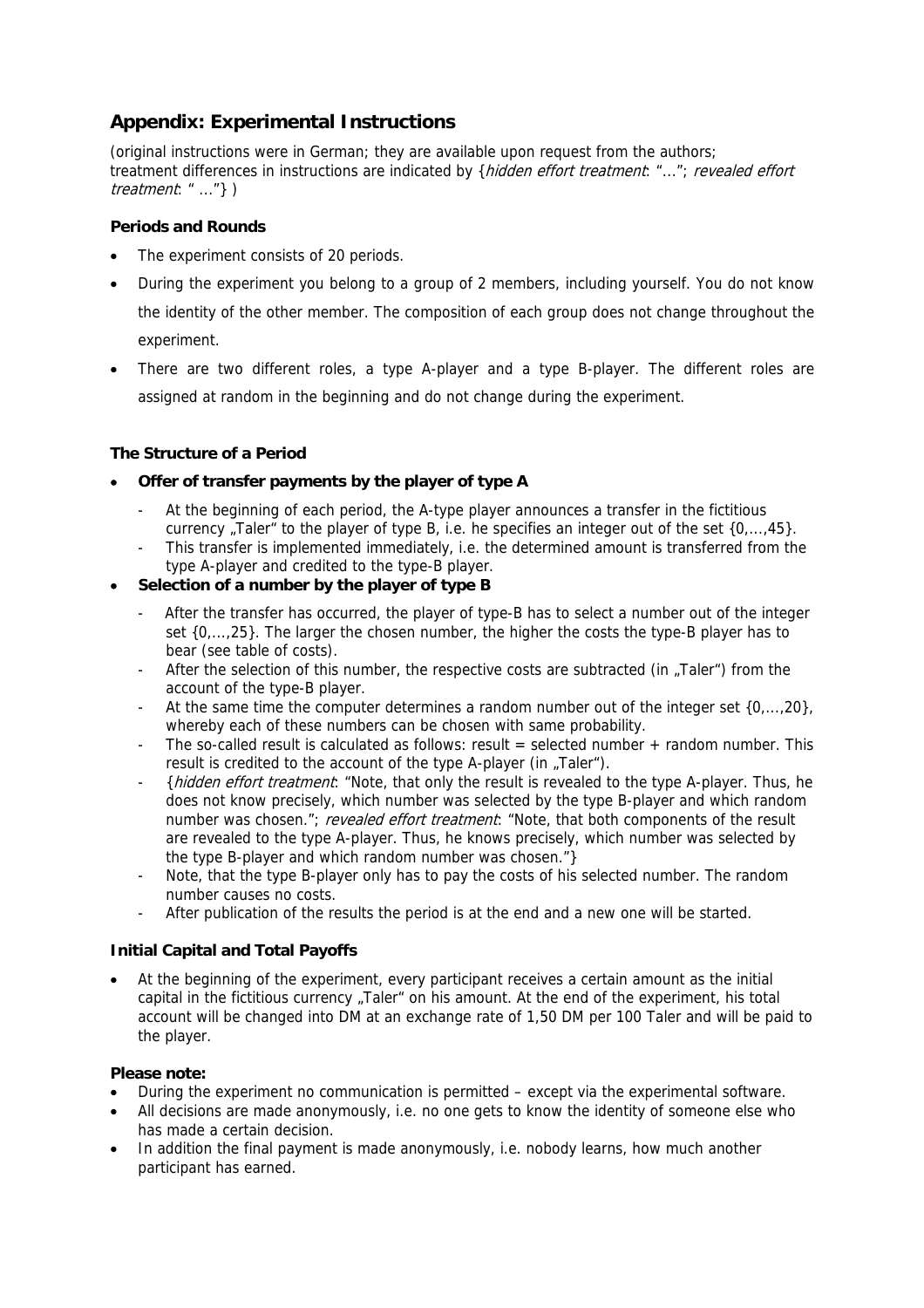

| <b>Effort</b> |      |      |              |      |       | ווכ |     |      |      |      | 10 <sub>1</sub> | $\vert$ 1 |      | 13 <sup>1</sup> | 4    | 15 <sub>l</sub> | 161      |      | 18 I | 191         | 20 <sub>l</sub> | 21                            | 22 <sub>1</sub> | ומר<br>40 F | 24 | 25 |
|---------------|------|------|--------------|------|-------|-----|-----|------|------|------|-----------------|-----------|------|-----------------|------|-----------------|----------|------|------|-------------|-----------------|-------------------------------|-----------------|-------------|----|----|
| Cost          | 0.00 | 0.04 | 0.17<br>J 17 | 0.37 | 0.661 | .04 | .49 | 2.03 | 2.66 | კ.36 | 4.15            | 5.02      | 5.98 | 7.01            | 8.13 | 9.34            | 10.62 11 | . 99 |      | 13.45 14.98 | 16.60           | 18.30 20.09 21.95 23.90 25.94 |                 |             |    |    |